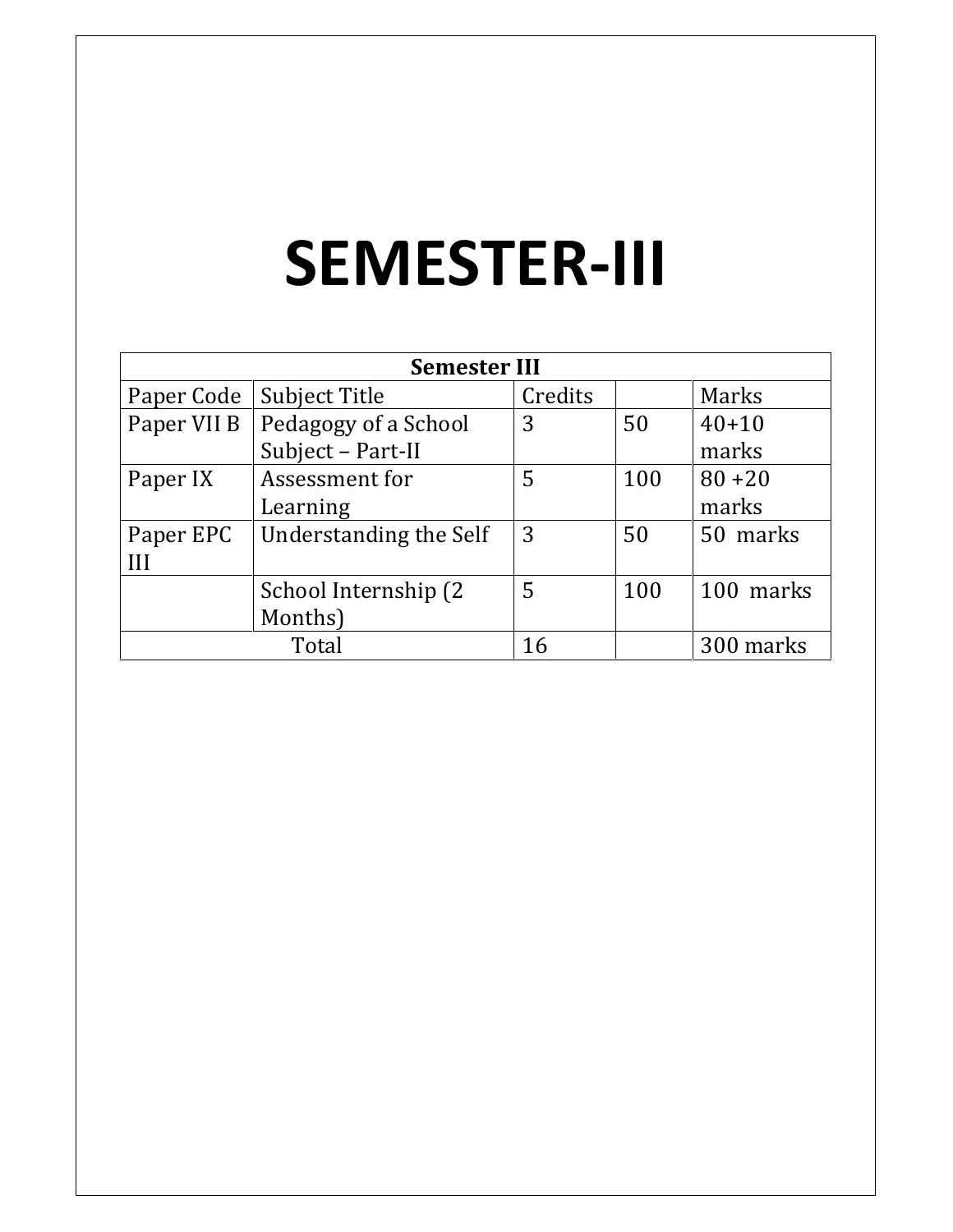## PAPER VII (B) PEDAGOGY COURSES

#### PEDAGOGY OF MATHEMATICS

Total Marks: 50 Internal Assessment: 10 External Assessment: 40

#### **Objectives**

On completion of this course, the student- teacher shall

- Conduct continuous and comprehensive assessment for enhancing the quality of Mathematics learning.
- Explain the concepts in Mathematics included in the secondary school curriculum and make pedagogical analysis of those concepts
- Develop ability to use mathematics concepts for life skills; and
- Develop competencies for teaching, learning of mathematics through different measures

#### Detailed Course Content

#### Unit IV: Assessment of and for Mathematics Learning

- Assessment of Mathematics learning: Unit test Designing blue print, item construction, marking schemes,
- Assessment for Mathematics Learning: Assignments, Projects and portfolios in Mathematics, group and collaborative assessment in Mathematics,
- Non-testing methods of assessment *of/for* mathematics Learning: Observation of learners in action, rating of participation in various Mathematics tasks and activities,
- Diagnosis of difficulties in learning Mathematical concepts, Remediation of the difficulties, enrichment programmes in Mathematics learning –National Mathematics Talent Search, Mathematics Olympiad.
- Planning for continuous assessment of classroom learning in Mathematics.

#### Unit V: Professional Development Of Mathematics Teachers

- Types of inservice programme for mathematics teachers;
- Role of mathematics teacher's association;
- Journals and other resource materials in mathematics education;
- Professional growth—participation in conferences /seminars / workshops.

#### UnitVI: Pedagogical Treatment of Content

Each of the following contents shall be analyzed in terms of the pedagogical treatment indicated in the right cell below.

Syllabus for Two Year Bachelor Of Education (B.Ed.) Programme w.e.f 2015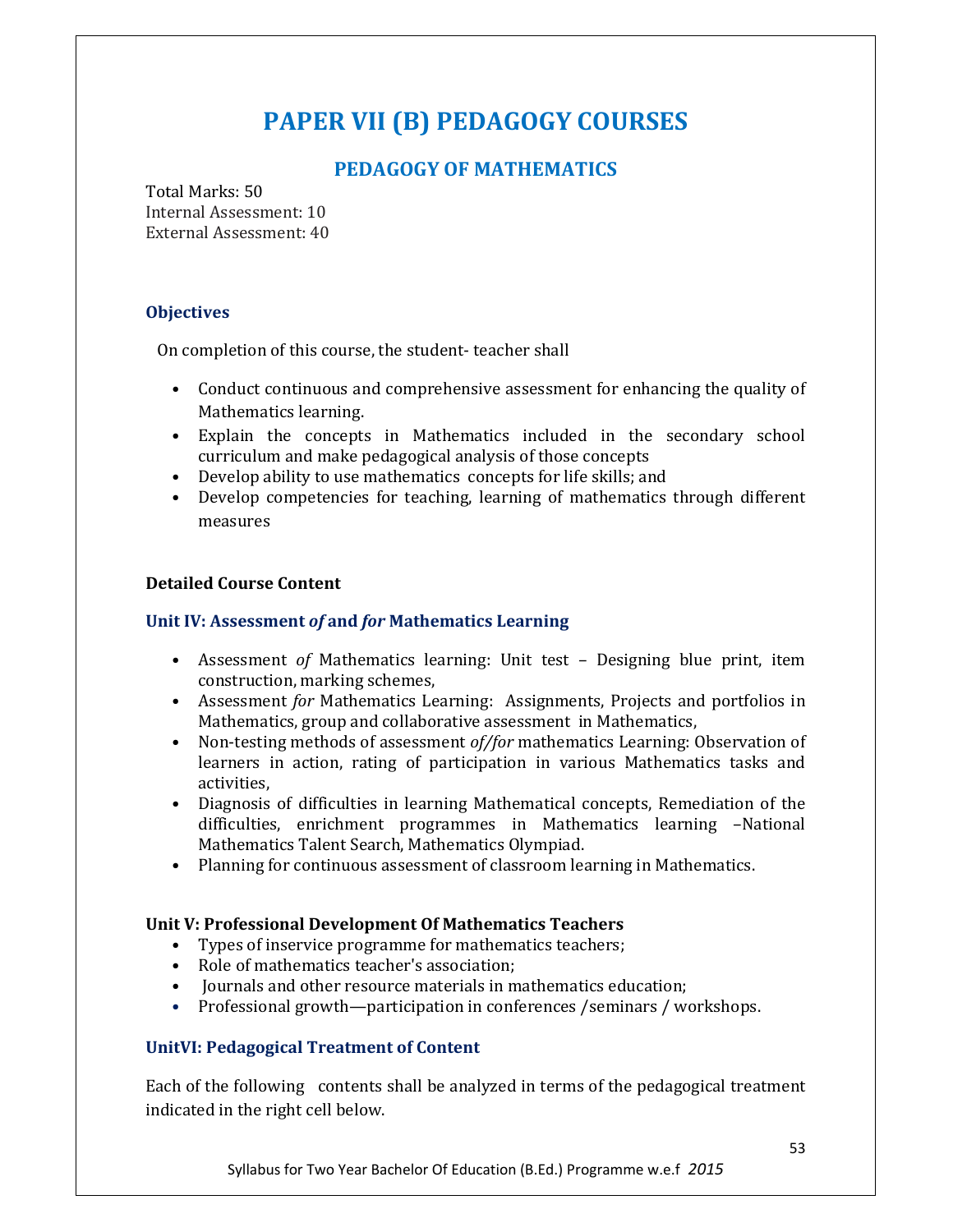| Content                                                                                                                                                                                                                                                                                                                                                                                                                                                                                                                   | of<br>Pedagogical<br>Aspects<br>treatment                                                                                                                                                                                                                                |
|---------------------------------------------------------------------------------------------------------------------------------------------------------------------------------------------------------------------------------------------------------------------------------------------------------------------------------------------------------------------------------------------------------------------------------------------------------------------------------------------------------------------------|--------------------------------------------------------------------------------------------------------------------------------------------------------------------------------------------------------------------------------------------------------------------------|
| Number<br>Ratio<br>and<br>System,<br>$\blacksquare$<br>Proportion<br>Set, Relations, and Functions<br>٠<br>Algebraic equations:<br>Linear,<br>п<br>Simultaneous<br>and<br>Quadratic<br>Equations and their graphical<br>solutions, Polynomials<br>Theory of Indices, Logarithm and<br>$\blacksquare$<br>Anti-logarithm<br>Lines<br>Angles,<br>and<br>$\blacksquare$<br>Axioms.<br>Triangles, Polygons and Circles,<br>Coordinate Geometry,<br>Trigonometric Ratios and Identities<br>٠<br>Problems on Height and Distance | Identification of concepts and sub-<br>concepts<br>Expected<br>specific<br>learning<br>outcomes<br>Methods / approaches of teaching-<br>learning<br>Teaching-learning materials to be<br>used<br>Expected teacher and<br>students<br>activities<br>Assessment strategies |

#### Tasks & Assignments

Each student-teacher is required to complete assignments on any one of the following:

- Develop five activities in Mathematics to be used for enrichment programme.
- Diagnosis of learner difficulty in Mathematics and preparation of remedial exercise.
- Designing pedagogical treatment for any topic of Mathematics and designing learning activities.

- 1. Cooney, Thomas J. et al. (1975). Dynamics of Teaching Secondary School Mathematics. Boston: Houghton Mifflin.
- 2. Driscoll,M., Egan, M., Nikula, J., & DiMatteo, R. W. (2007). Fostering geometric thinking: A guide for teachers, grades 6-10. Portsmouth, NH: Heinemann.
- 3. Driscoll,M.(1999). Fostering algebraic thinking: A guide for teachers, grades 5-10. Portsmouth, NH: Heinemann.
- 4. Grouws, D.A. (ed) (1992). Handbook of research on mathematics teaching and learning. New York: Macmillan Publishing.
- 5. Malone, J. and Taylor, P. (eds) (1993). Constructivist interpretations of teaching and learning mathematics. Perth: Curtin University of Technology.
- 6. Marshall, S.P. (1995). Schemes in problem-solving. New York: Cambridge University Press.
- 7. Moon, B. & Mayes, A.S. (eds.) (1995). Teaching and learning in secondary school. London: Routledge.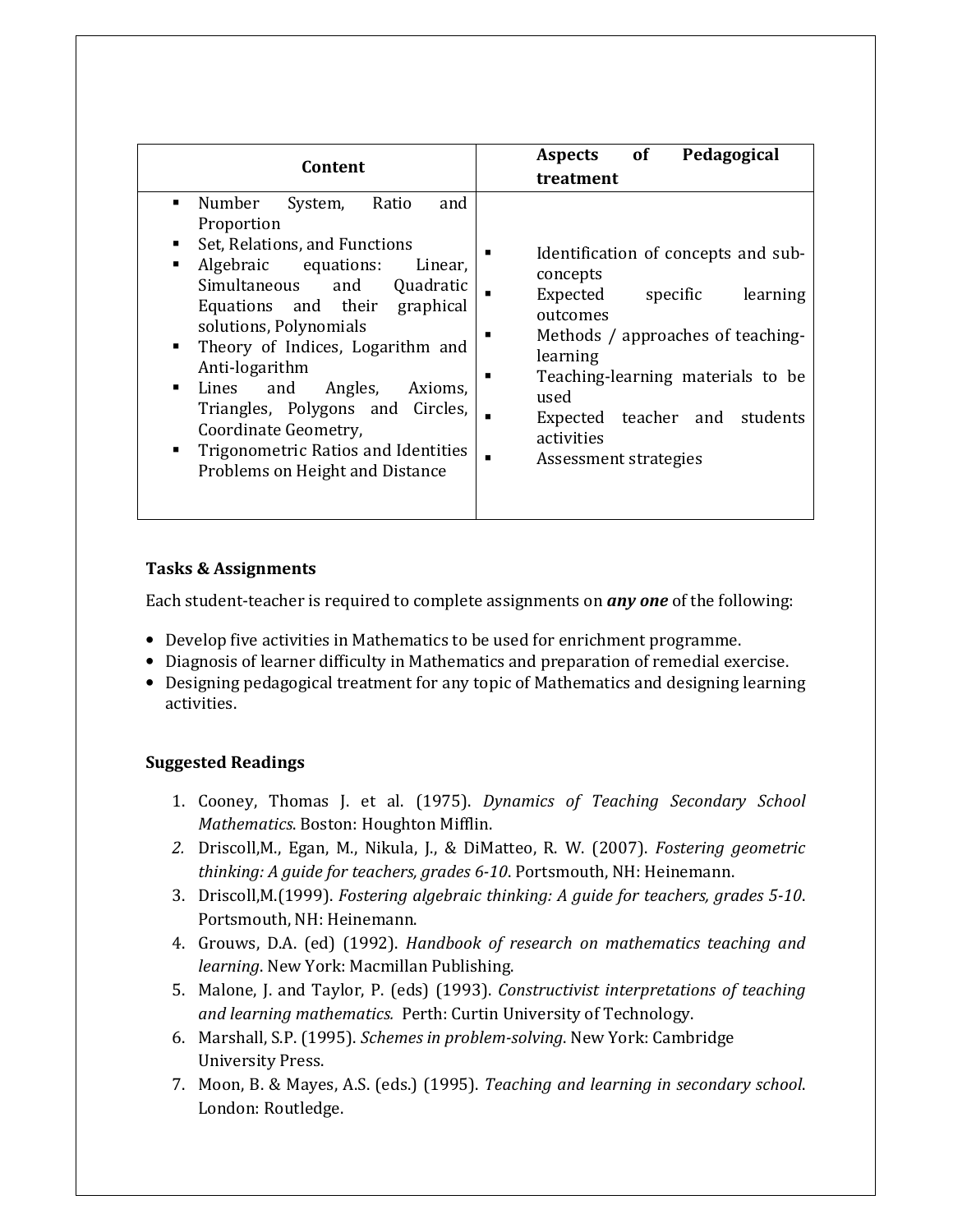- 8. NCERT (1998). A textbook of content-cum-methodology of teaching mathematics. New Delhi: NCERT.
- 9. NCERT (2005). National curriculum framework 2005. New Delhi:NCERT.
- 10. NCERT (2006). Position paper: National focus group on teaching mathematics. New Delhi:NCERT.
- 11. TESS India (2015). Key resources. The Open University U.K.( http//creativecommons.org/licences/ and http//www.tess-india.edu.in/)

#### PEDAGOGY OF PHYSICAL SCIENCE

Total Marks: 50 Internal Assessment: 10 External Assessment: 40

#### **Objectives**

On completion of this course, the student-teacher shall

- Use appropriate tools and techniques for continuous and comprehensive assessment of learning in Physical Science.
- State the concepts in Physical Science included in the secondary school curriculum and make pedagogical analysis of those concepts
- Develop ability to use Physical Science concepts for life skills; and
- Develop competencies for teaching, learning of Physical Science through different measures

#### Detailed Course Content

#### Unit IV: Assessment in Science learning

- Construction of Classroom tests and Unit tests, designing blueprint, preparation of test items.
- Assessment devices; Assignments, projects work, portfolios, Observation of activities.
- Diagnosis of learning difficulties in Physical Science, Remediation of difficulties, Enrichment Programmes.
- Planning for continuous assessment of classroom learning.

#### Unit V: Professional Development Of Science/Physics/Chemistry Teachers

- Professional development programmes for science/physics and chemistry teachers; Participation in seminar, conferences, online sharing, membership of professional organisations;
- Journals and other resource materials in science/physical science education;
- Role of reflective practices in professional development of physics and chemistry teachers;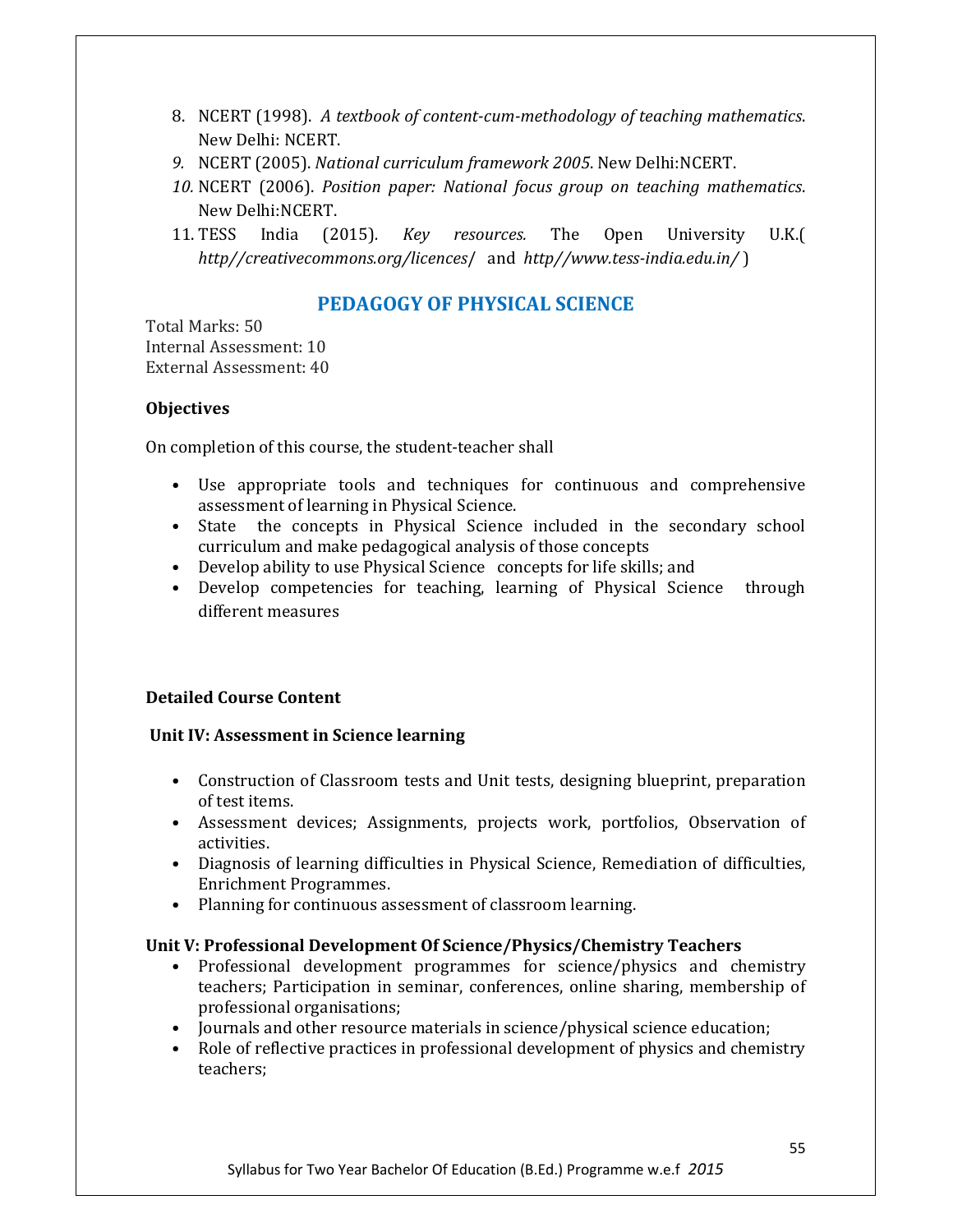• Field visit to industries, mines, refineries; National Laboratories, power stations, science centres; etc.; Teacher as a researcher: Learning to understand how children learn science—action research in physical science.

#### Unit VI: Pedagogical treatment of Contents

Each of the following contents shall be analyzed in terms of the pedagogical treatment indicated in the right cell below:

| Content                                                                                                                                                                                                                                                                                                                                                                                                                                                  | Aspects of pedagogical treatment                                                                                                                                                                                                                                                              |
|----------------------------------------------------------------------------------------------------------------------------------------------------------------------------------------------------------------------------------------------------------------------------------------------------------------------------------------------------------------------------------------------------------------------------------------------------------|-----------------------------------------------------------------------------------------------------------------------------------------------------------------------------------------------------------------------------------------------------------------------------------------------|
| • Atomic Structure: Atoms and Molecules,<br>Classification of elements.<br>• Motion, Laws of Motion, Concepts of Work,<br>Energy, Pressure and their measurement,<br>• Energy: Sources and forms of energy,<br>Renewable and non-renewable energy<br>• Electricity and Magnetism: Electric Circuit,<br>Potential Difference, Magnetic Field, Lines of<br>Force, Electromagnetic induction.<br>• Chemical Reactions and Equation<br>Heat, Light and Sound | • Identification of concepts and<br>sub-concepts,<br>Expected specific<br>learning<br>outcomes.<br>Methods / approaches<br>-of<br>$\bullet$<br>teaching-learning,<br>Teaching-learning materials to<br>be used,<br>Expected teacher and students<br>activities, and<br>Assessment strategies. |

The scope of discussion of the above concepts should be limited to the prescribed Science curriculum for the secondary school level of the state.

#### Tasks & Assignments

Each student-teacher is required to submit assignments on *any one* of the following:

- - Developing five activities/experiments in Physical Science and prepare a brief report,
- - Preparation of a model/tool/device based on any principle of Physical Science included in the course preferably using locally available materials.
- - Designing pedagogical treatment for any topic of Physical Science and designing learning activities

- 1. Das, R.C. (2005). Science teaching in schools. New Delhi: Sterling Publishers.
- 2. Herr, Norman & Cunningham, James (1999). Hands-on chemistry activities with real-life applications. San Francisco, CA: Jossey-Bass.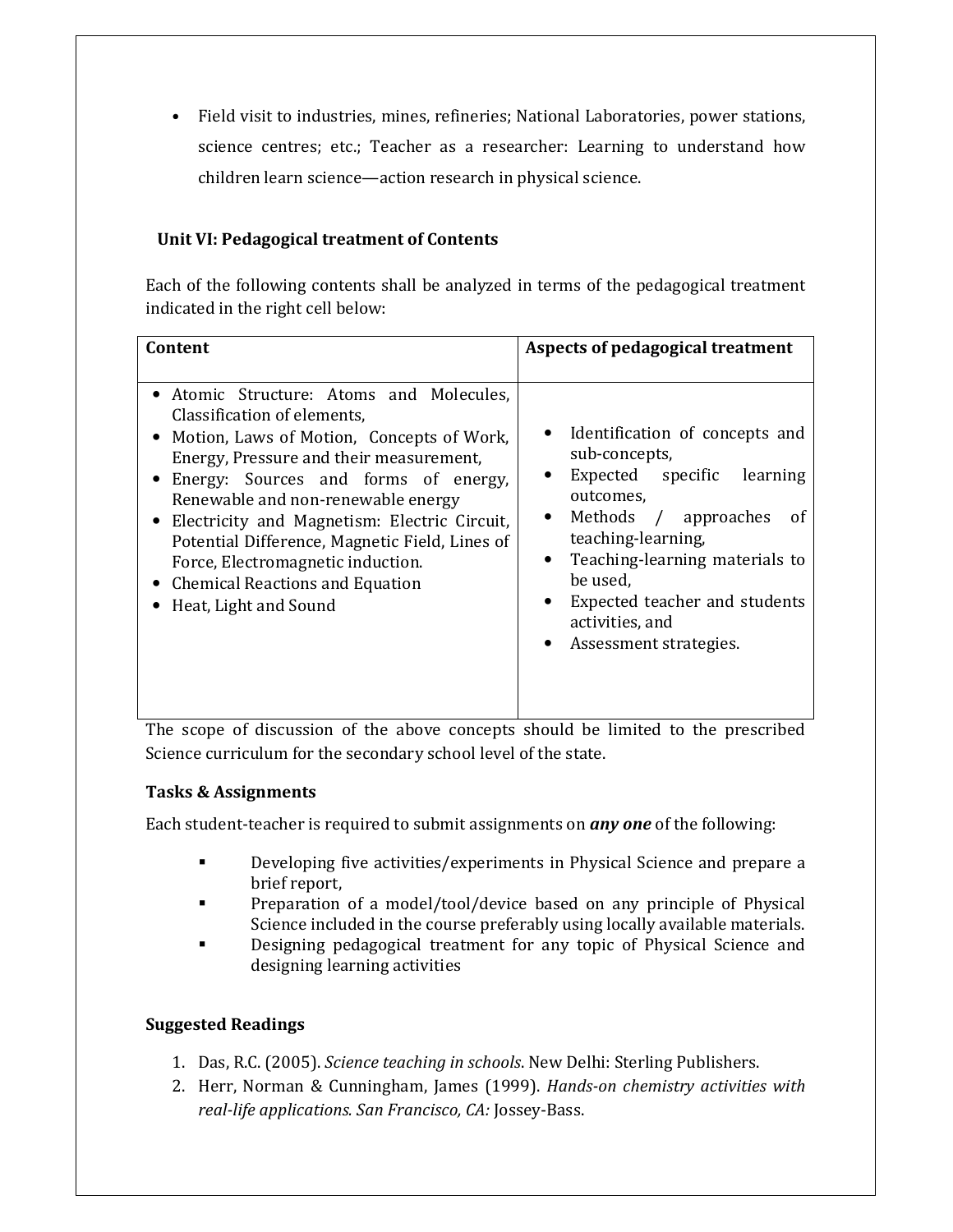- 3. Herr, Norman & Cunningham, James(1994). Hands-on physics activities with reallife applications. San Francisco, CA: Jossey-Bass.
- 4. Joseph,A. (2011). Teaching high school science : A sourcebook for the physical sciences. Harcourt, Brace & World.
- 5. Kumar, A. (2003). Teaching of physical science. New Delhi: Anmol Publications.
- 6. Mohan, R. (2007). Innovative science teaching for physical science teachers ( $3<sup>rd</sup>$ Edn). New Delhi: Prentice Hall.
- 7. NCERT (1982). Teaching of science in secondary schools. New Delhi: NCERT.
- 8. NCERT (2005). National curriculum framework 2005. New Delhi: NCERT.
- 9. Sharma, R.C. (1998). Modern science teaching. New Delhi: Dhanpat Rai and Sons.
- 10. TESS India (2015). Key resources. The Open University U.K.( http//creativecommons.org/licences/ and http//www.tess-india.edu.in/)
- 11. UNESCO (1979). Source book for science teaching. Paris: UNESCO.
- 12. Vaidya, Narendra (1992). Science teaching for  $21^{st}$  century. New Delhi: Deep and Deep.
- 13. Zaidi, S.M. (2004). Modern teaching of science. New Delhi: Anmol Publications.

#### PEDAGOGY OF BIOLOGICAL SCIENCE

Total Marks: 50 Internal Assessment: 10 External Assessment: 40

#### **Objectives**

On completion of this course, the student-teacher shall

- Develop and collect activities and resource materials for their use in enhancing quality of learning of Biological Science at the secondary level.
- Use appropriate tools and techniques for continuous and comprehensive assessment of learning in Biological Science.
- State the concepts in Biological Science included in the secondary school curriculum and make pedagogical analysis of those concepts
- Develop ability to use Biological Science concepts for life skills; and
- Develop competencies for teaching, learning of Biological Science through different measures

#### Detailed Course Content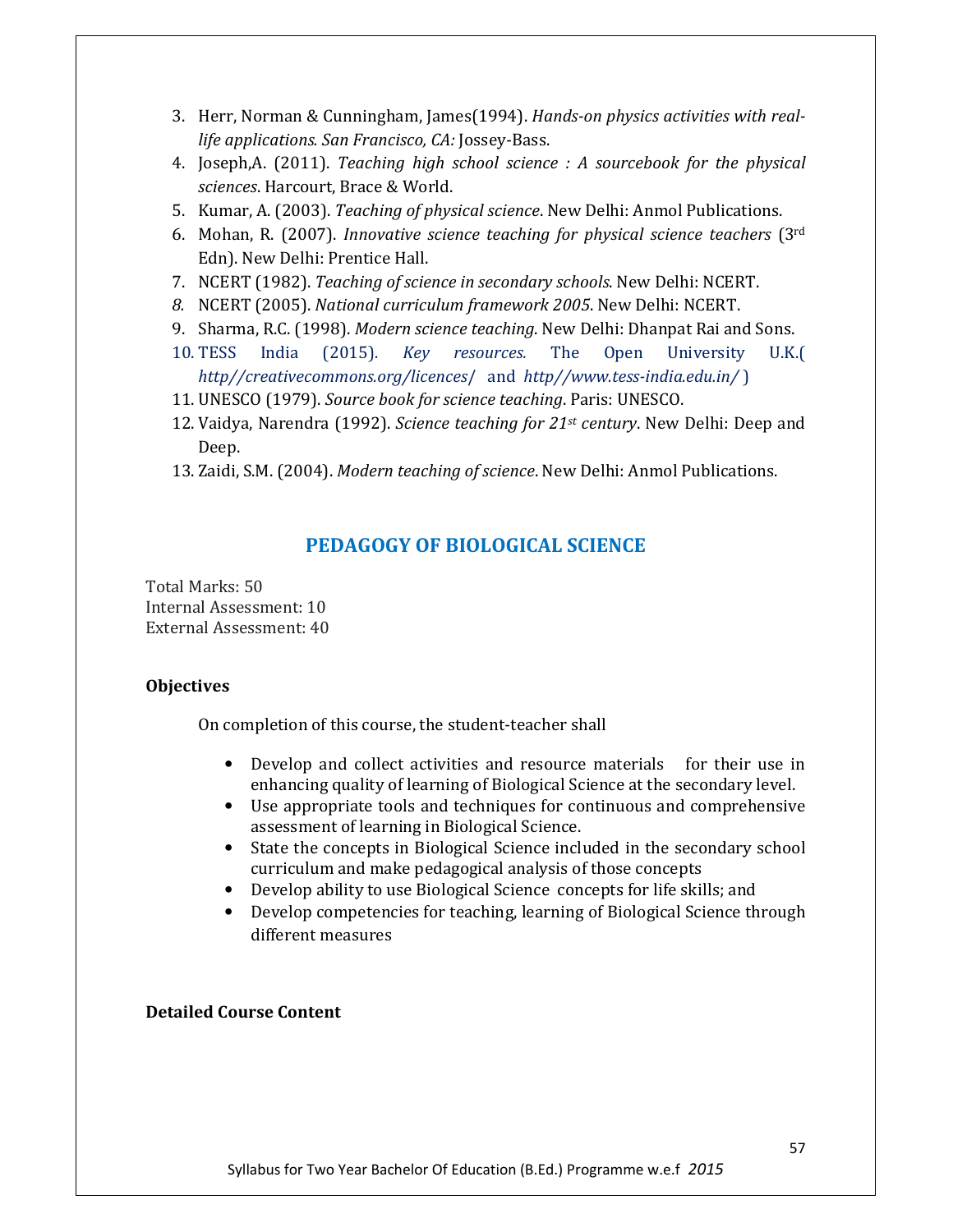#### Unit IV:. Assessment in Science learning

- Construction of Classroom tests and Unit tests, designing blueprint, preparation of test items.
- Assessment devices ;Assignments, projects work, portfolios, Observation of activities.
- Diagnosis of learning difficulties in Biological Science, Remediation of difficulties, Enrichment Programmes.
- Planning for continuous assessment of classroom learning.

#### UnitV: Professional Development Of Biology Teacher

- Professional development programmes for science/biology teachers; Participation in seminar, conferences, online sharing membership of professional organisation; Teachers as a community of learners; Collaboration of school with colleges, universities and other institutions; Journals and other resource materials in biology education;
- Role of reflective practices in professional development of biology teachers; Field visits, visit to botanical garden, science park, science centre, zoo, National Laboratories etc.;
- Teacher as a researcher: Learning to understand how children learn science– action research in biological science.

#### Unit VI: Pedagogical treatment of Contents

Each of the following contents shall be analyzed in terms of the pedagogical treatment indicated in the right cell below:

| Content                                                                                                                                                                                                                                                                                                                                                                                                  | Aspects of pedagogical treatment                                                                                                                                                                                                                                              |
|----------------------------------------------------------------------------------------------------------------------------------------------------------------------------------------------------------------------------------------------------------------------------------------------------------------------------------------------------------------------------------------------------------|-------------------------------------------------------------------------------------------------------------------------------------------------------------------------------------------------------------------------------------------------------------------------------|
| <sub>of</sub><br>Food<br>Improvement<br>$\blacksquare$<br>production,<br>Cell and its Organization,<br>Nutrition,<br>Respiration,<br>٠<br><b>Excretion and Reproduction</b><br>Biodiversities,<br>Natural Resources and its<br>Pollution,<br>Environment;<br>0ur templem<br>Ecological<br>Ecosystem,<br>system flow of energy, Bio-<br>geochemical cycles<br>in<br>nature, Environmental<br>degradation. | Identification of concepts<br>and sub-concepts,<br>Expected specific learning<br>outcomes.<br>Methods / approaches of<br>teaching-learning,<br>Teaching-learning materials<br>to be used,<br>Expected<br>teacher<br>and<br>students activities, and<br>Assessment strategies. |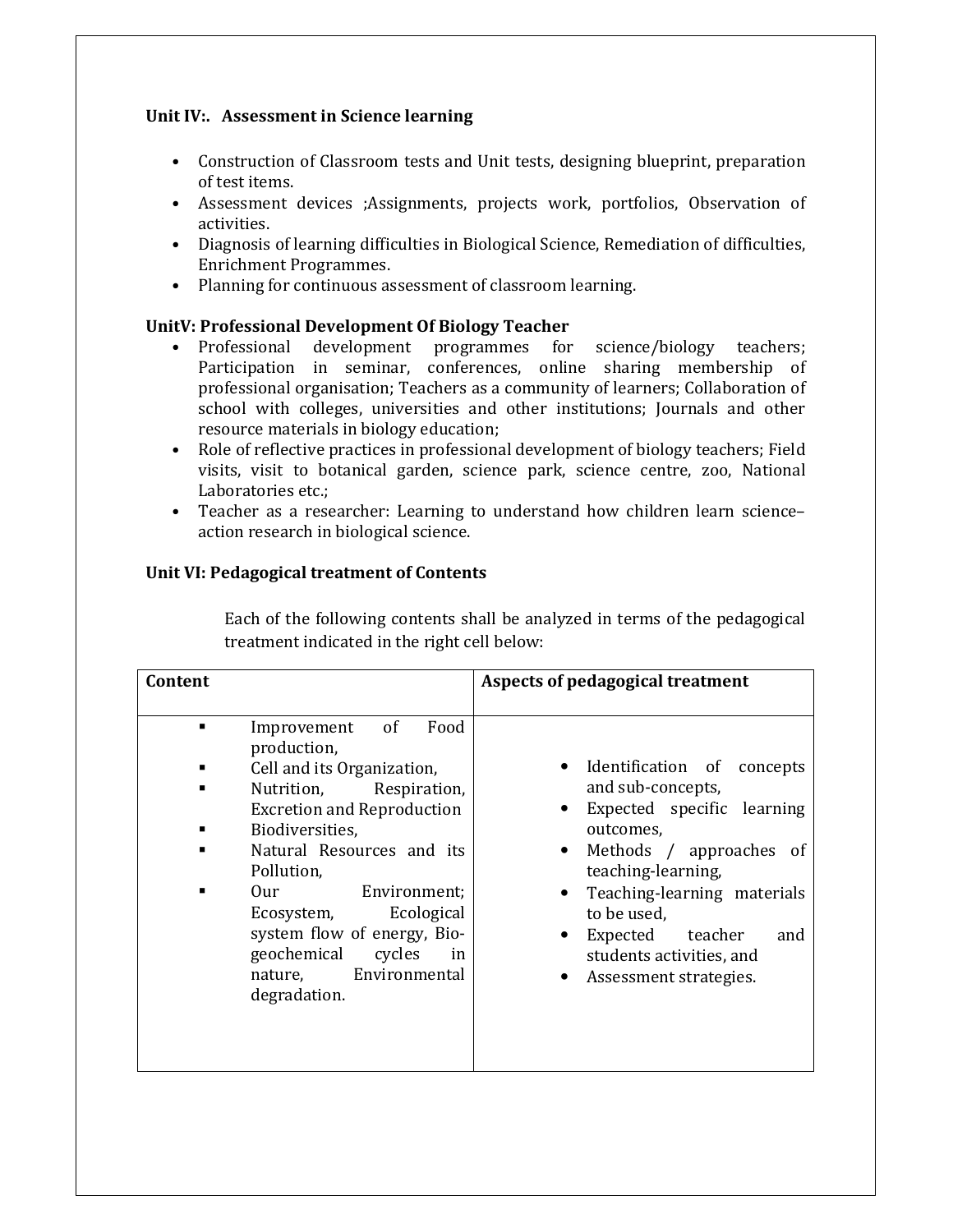The scope of discussion of the above concepts should be limited to the prescribed Science curriculum for the secondary school level of the state.

#### Tasks & Assignments

Each student-teacher is required to submit assignments on *any one* of the following:

- - Developing five activities/experiments in Biological Science and prepare a brief report,
- - Collection and preservation of biological specimens from the immediate environment (at least five, selecting minimum two each from preservable plants and animals/insects)

- 1. Buffaloe, Neal. & Throneberry, J. B. (1972). Principles of biology teaching. New Delhi: Prentice Hall of India.
- 2. Herr, Norman (2007) The Sourcebook for teaching science. San Francisco, CA: Jossey-Bass.
- 3. Kulashrestha, S.P. (2009). Teaching of biology. Meerut: R.Lall Book Depot.
- 4. Mangal, S.K. & Mangal, S. (2007). Teaching of biological science. Meerut: International Publishing House.
- 5. Miller, D.F. & Blayses, G.W.(2011). Methods and materials for teaching biological sciences. New York: McGraw Hill.
- 6. Sharma, R.C. (1998). Modern science teaching. New Delhi: Dhanpat Rai and Sons.
- 7. TESS India (2015). Key resources. The Open University U.K.( http//creativecommons.org/licences/ and http//www.tess-india.edu.in/)
- 8. Vaidya, Narendra (1992). Science teaching for  $21^{st}$  century. New Delhi: Deep and Deep.
- 9. Zaidi, S.M. (2004). Modern teaching of life sciences. New Delhi: Anmol Publications.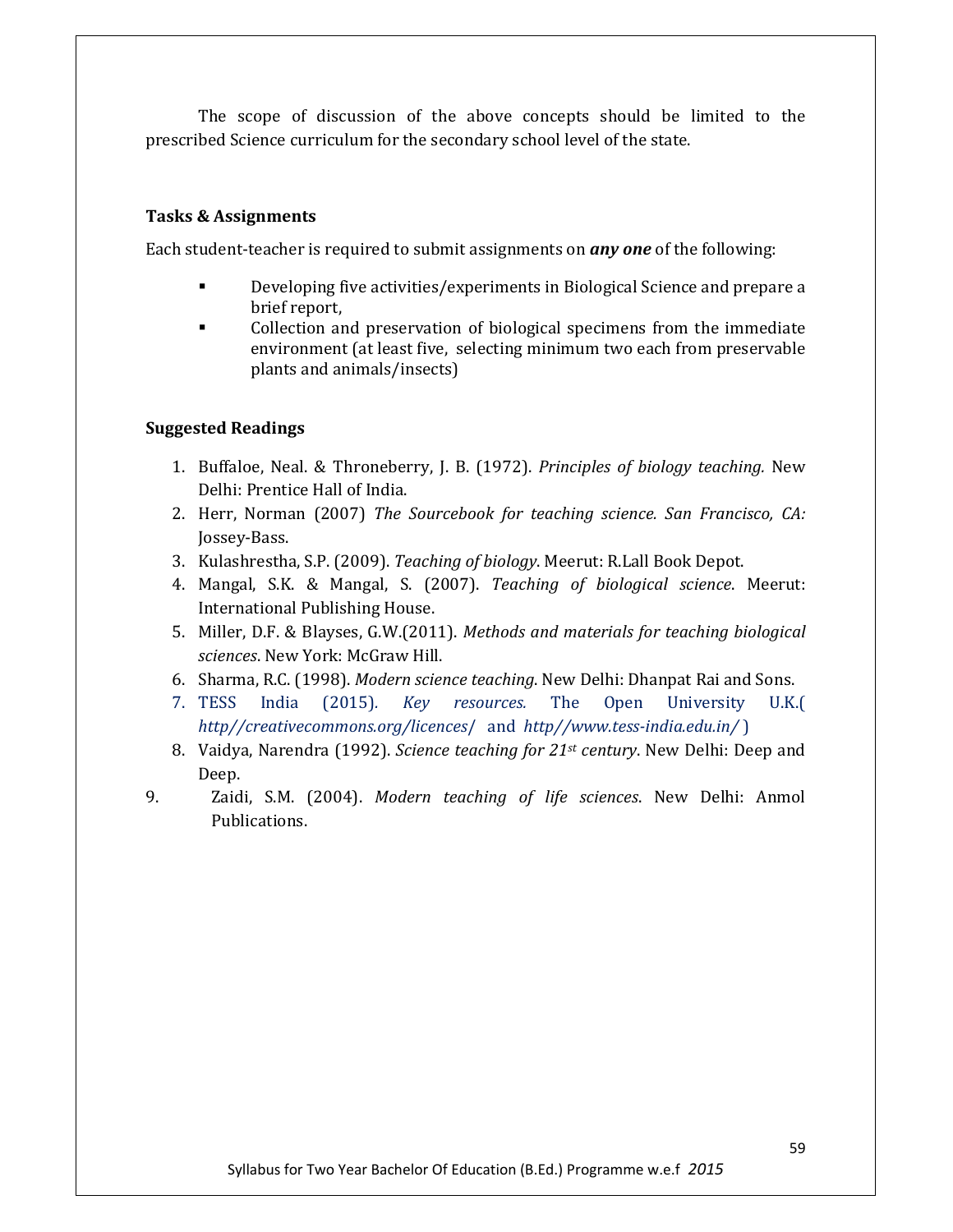### PEDAGOGY OF SOCIAL SCIENCE (GEOGRAPHY)

Total Marks: 50 Internal Assessment: 10 External Assessment: 40

#### **Objectives**

On completion of this course, the student-teacher shall

- Prepare, collect and procure resource materials including suitable teaching aids and use them effectively in the classroom
- Develop appropriate tools and techniques for comprehensive assessment of learning in Geography.
- State the concepts in Geography included in the secondary school curriculum and make pedagogical analysis of those concepts.
- Develop ability to useGeography concepts for life skills; and
- Develop competencies for teaching, learning of Geography through different measures

#### Detailed Course Content

#### Unit IV: Curricular Activities

- Preparation of unit plans
- Preparation of lesson plans Traditional, Activity and Constructivist approaches (ICON and 5E model)
- Activities in geography field trip, Geography club, exhibition
- Assessment
	- Evaluation devices-written, oral, assignment, project work, Portfolio
	- Planning for continuous assessment of classroom learning in Geography.
- Remedial Teaching in Geography

#### Unit V: Professional Development Of Geography Teachers

- Professional development programmes for Geography teachers; Participation in seminar, conferences, online sharing, membership of professional organisations;
- Journals and other resource materials in Geography;
- Field visit to industries, mines, refineries; National Laboratories, power stations,

etc.;

#### Unit VI:. Pedagogical Treatment of Contents

Each of the following contents shall be analyzed in terms of the pedagogical treatment indicated in the right cell below: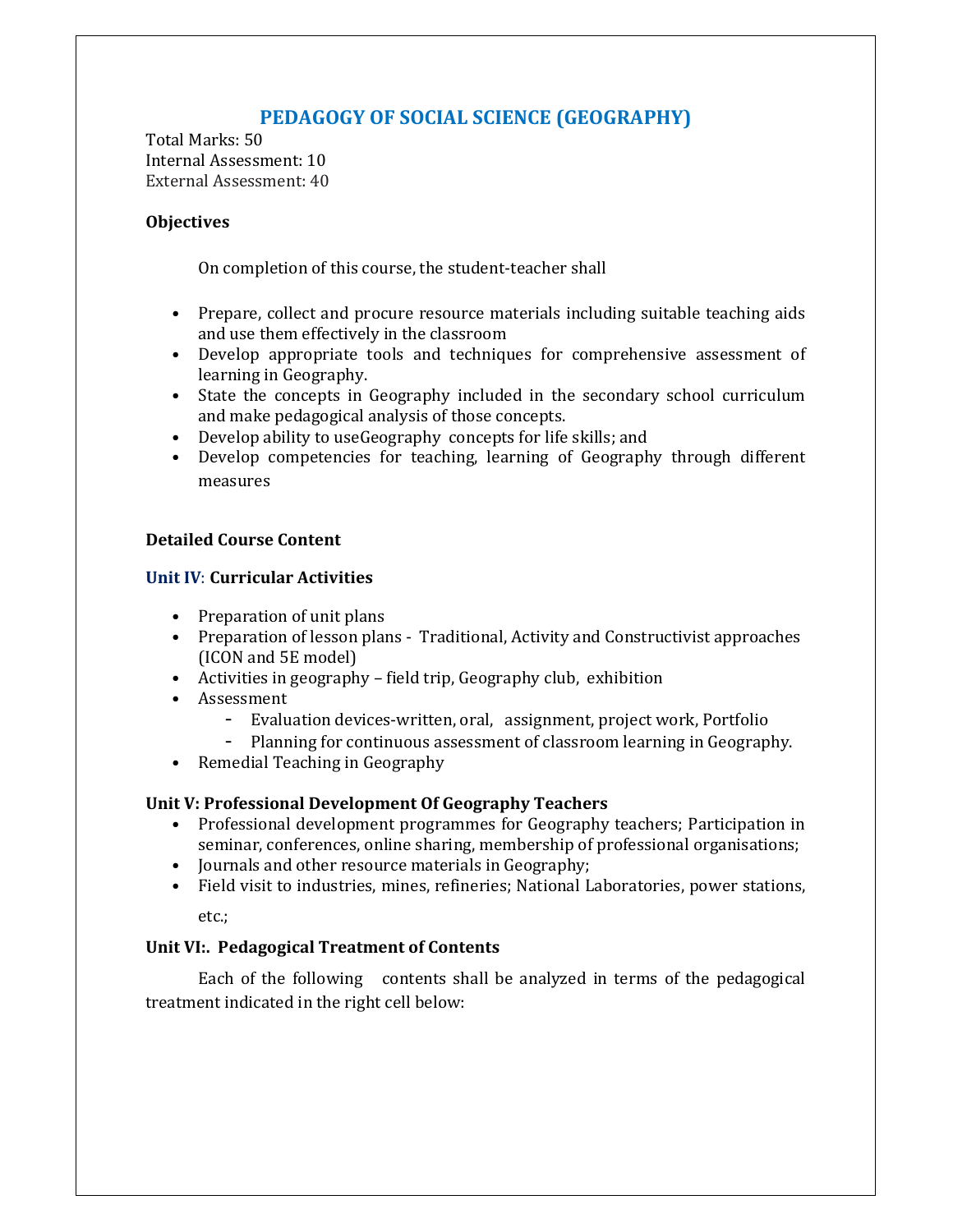| Content                                                                                                                                                                                                                                                            | <b>Aspects of Pedagogical treatment</b>                                                                                                                                                                                                                                              |
|--------------------------------------------------------------------------------------------------------------------------------------------------------------------------------------------------------------------------------------------------------------------|--------------------------------------------------------------------------------------------------------------------------------------------------------------------------------------------------------------------------------------------------------------------------------------|
| Latitudes & Longitudes<br><b>Rotation &amp; Revolution</b><br>Agents of denudation<br>Physical division of India<br>Climate and vegetation<br>Natural resources<br>Social and economic<br>resources<br>Conservation of Forests and wild<br>$\blacksquare$<br>life. | Identification of concepts and sub-<br>п<br>concepts<br>Expected<br>learning<br>specific<br>outcomes<br>Methods / approaches of teaching-<br>learning<br>Teaching-learning materials to be<br>used<br>teacher and<br>student<br>Expected<br>п<br>activities<br>Assessment strategies |

#### Tasks & Assignments

Each student-teacher is required to submit assignments on *any one* of the following:

- -Content analysis of a selected topic
- - Preparation of a blue print and test items of an achievement test in geography for any secondary class.

- 1. Arora, K.L. (1976). The Teaching of geography. Jullandhar: Parakash Brothers,.
- 2. Broadman, David (1985). New directions in geography education. London: Fehur Press.
- 3. Dhamija,Neelam (1993). Multimedia approaches in teaching social studies. New Delhi: Human Publishing House,.
- 4. Graves, N.G. (1982). New source books for geography teaching. Longman
- 5. Hall, David (1976). Geography teacher. London: Unwin Education Books,.
- 6. Huckle, J. (1983). Geographical educational reflection and action. London: Oxford University Press.
- 7. Morrey, D.C. (1972). Basic geography. London: Hien Manns Education Books.
- 8. Smith, Margaret (2002). Teaching geography in secondary schools : A reader. London: Taylor & Francis.
- 9. UNESCO (1965). Source book for geography teaching. London: Longman.
- 10. Verma, O.P. (1984). Geography teaching. New Delhi: Sterling Publication.
- 11. Walford Rex (1981). Signposts for geography teaching. London: Longman.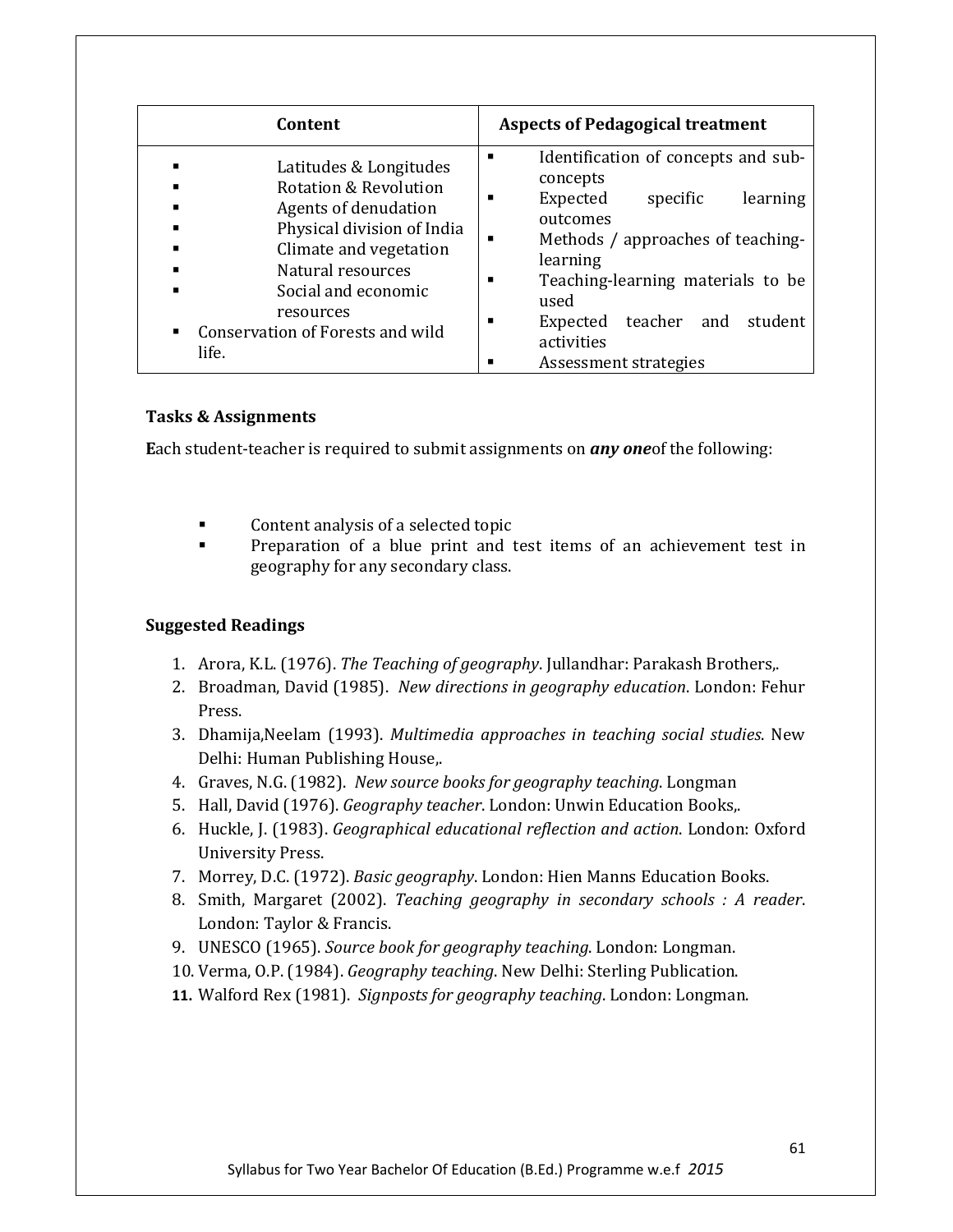### PEDAGOGY OF SOCIAL SCIENCE (HISTORY & CIVICS)

Total Marks: 50 Internal Assessment: 10 External Assessment: 40

#### **Objectives**

On completion of this course, the student-teacher shall

- Explain the importance of time sense and prepare / utilize timelines for effecting teaching of History and Civics
- Prepare Unit Plans and Lesson Plans in History and Civics
- Develop diagnostic achievement test, administer them and analyse the results for providing feedback
- Develop ability to use History/Civics concepts for life skills; andDevelop competencies for teaching, learning of mathematics through different measures

#### Detailed Course Content

#### Unit IV:. Transactional Strategies

- Preparation of unit plans
- Preparation of lesson plans (Traditional and Activity approach)
- Activities in history and political science
	- Visit to Historical Places
	- Group Discussion and Debate
	- Maintenance of Portfolio
- Assessment
	- Evaluation devices-written, oral, practice Assignment, project work, Portfolio
	- Planning for continuous assessment of classroom learning in History and Political science.
	- Remedial Teaching in History and Political science.

#### Unit V: Professional Development Of History and Political Science Teachers

- Professional development programmes for History and Political Science teachers; Participation in seminar, conferences, online sharing, membership of professional organisations;
- Journals and other resource materials in History and Political Science;
- Field visit to industries, mines, refineries; National Laboratories, , etc.;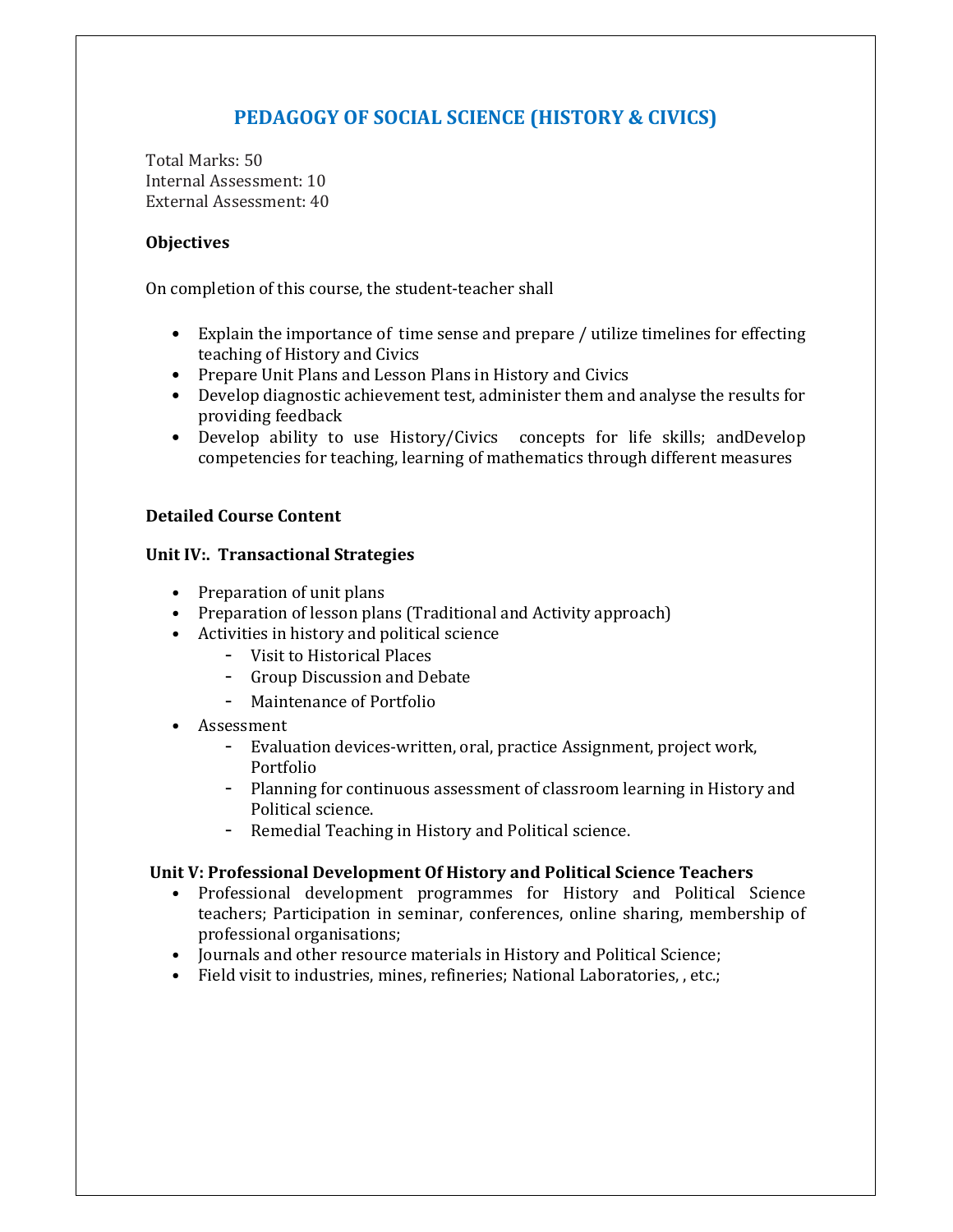| Unit VI. Pedagogical Analysis of Contents |  |  |  |
|-------------------------------------------|--|--|--|
|-------------------------------------------|--|--|--|

| Content                                                                                                                                                                                                                                                                                                                                                                                                                                                                                                                                                                                                                                                                            | <b>Aspects of Pedagogical treatment</b>                                                                                                                                                                                                                                                                                                            |
|------------------------------------------------------------------------------------------------------------------------------------------------------------------------------------------------------------------------------------------------------------------------------------------------------------------------------------------------------------------------------------------------------------------------------------------------------------------------------------------------------------------------------------------------------------------------------------------------------------------------------------------------------------------------------------|----------------------------------------------------------------------------------------------------------------------------------------------------------------------------------------------------------------------------------------------------------------------------------------------------------------------------------------------------|
| <b>History</b><br>Rise of the British power in India<br>• The Great Indian Revolt of 1857<br>Socio-religions movements in<br>19 <sup>th</sup><br>$\bullet$<br>Century<br>• India's struggle for freedom, American<br>War of Independence<br>• French Revolution<br>• First World War and Second World<br>War<br><b>Political Science</b><br>Salient features of Indian<br>Constitution<br>Fundamental Rights,<br>Legislative Assembly and its<br>functions<br><b>Powers of Prime Minister</b><br><b>Governor and President</b><br>• Functions of Parliament; High Court<br>and Supreme Court - Structure and<br><b>Functions</b><br>Role of National Human<br>Rights<br>Commission | Pedagogical analysis of the units with<br>reference to:<br>Identification of concepts<br>and sub-concepts<br>Expected specific Learning<br>outcomes<br>Methods/approaches<br>of<br>teaching-learning<br>Teaching-<br>learning<br>materials to be used<br>Expected teacher<br>and<br>students activities<br>Assessment<br>strategies<br>(Formative) |

#### Tasks & Assignments

Each student-teacher is required to submit assignments on any one of the following:

- Preparation of a blue print and test items of an achievement test in History/Political Science for any secondary class.

- 1. Burton W.H. (1972). Principles of history teaching, London: Methuen.
- 2. Carretero, Mario, & Voss, James F. (Eds.) (1994). Cognitive and instructional processes in history and the social sciences. Hillsdale: Lawrence Erlbaum Associate.
- 3. Chaudhary, K.P. (1975). The effective teaching of history in India. New Delhi: NCERT.
- 4. Choudhury, K.P. (1975). The effective teaching of history in India. New Delhi : **NCERT**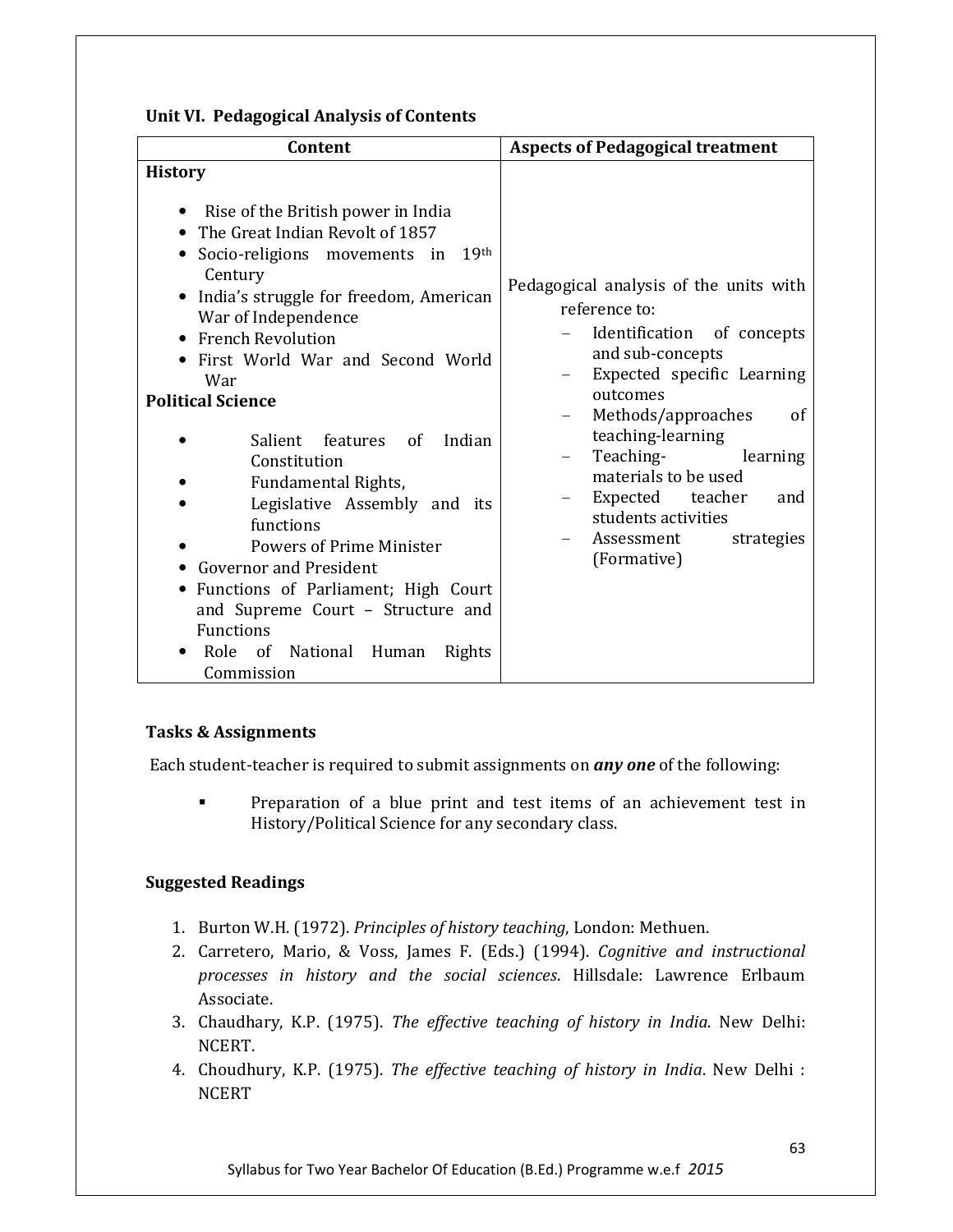- 5. Drake, Frederick D. & Lynn, R. Nelson (2005). Engagement in teaching history: Theory and practices for middle and secondary teachers. Columbus, OH: Pearson.
- 6. Ghate, V.D. (1956). Teaching of history. Bombay: Oxford University Press.
- 7. Gunnin, Dennis (1978). The teaching of history. Goom Helm Ltd. London,
- 8. James, T. H., Arthur,J. and Hunt, M. (2001). Learning to teach history in the secondary school: A companion to school experience. London: Routledge Falme.
- 9. Kochhar, S.K.(1970). Teaching of political science. New Delhi: Sterling Publishers

#### PEDAGOGY OF LANGUAGE (ENGLISH)

Total Marks: 50 Internal Assessment: 10 External Assessment: 40

#### **Objectives**

On completion of this course, the student-teacher shall

- Use the understanding of phonetics for facilitating students' speaking in English
- Plan appropriate pedagogical treatment of the prescribed contents for effective classroom transaction
- Develop ability to use English concepts for life skills; and
- Develop competencies for teaching, learning of English through different measures

#### Detailed Course Content

#### Unit IV: English Language and its Articulation

- Characteristics of language
- Analysis of English language with reference to its substance, form and context
- Sounds of English language : Consonants and Vowels (Pure and Diphthongs)
- Articulation of sounds in English appropriate use of organs of speech
- Patterns of stress and intonation in English language
- Kinds of errors made by the Hindi speaking learners while speaking English and their remediation

#### Unit V: Professional Development Of English Teachers

- Types of inservice programme for English teachers;
- Role of English teacher's association;
- Journals and other resource materials in English language;
- Professional growth—participation in conferences /seminars / workshops.

#### Unit VI:Pedagogical Treatment of Content

Each of the following contents shall be analyzed in terms of the pedagogical treatment indicated in the right cell below.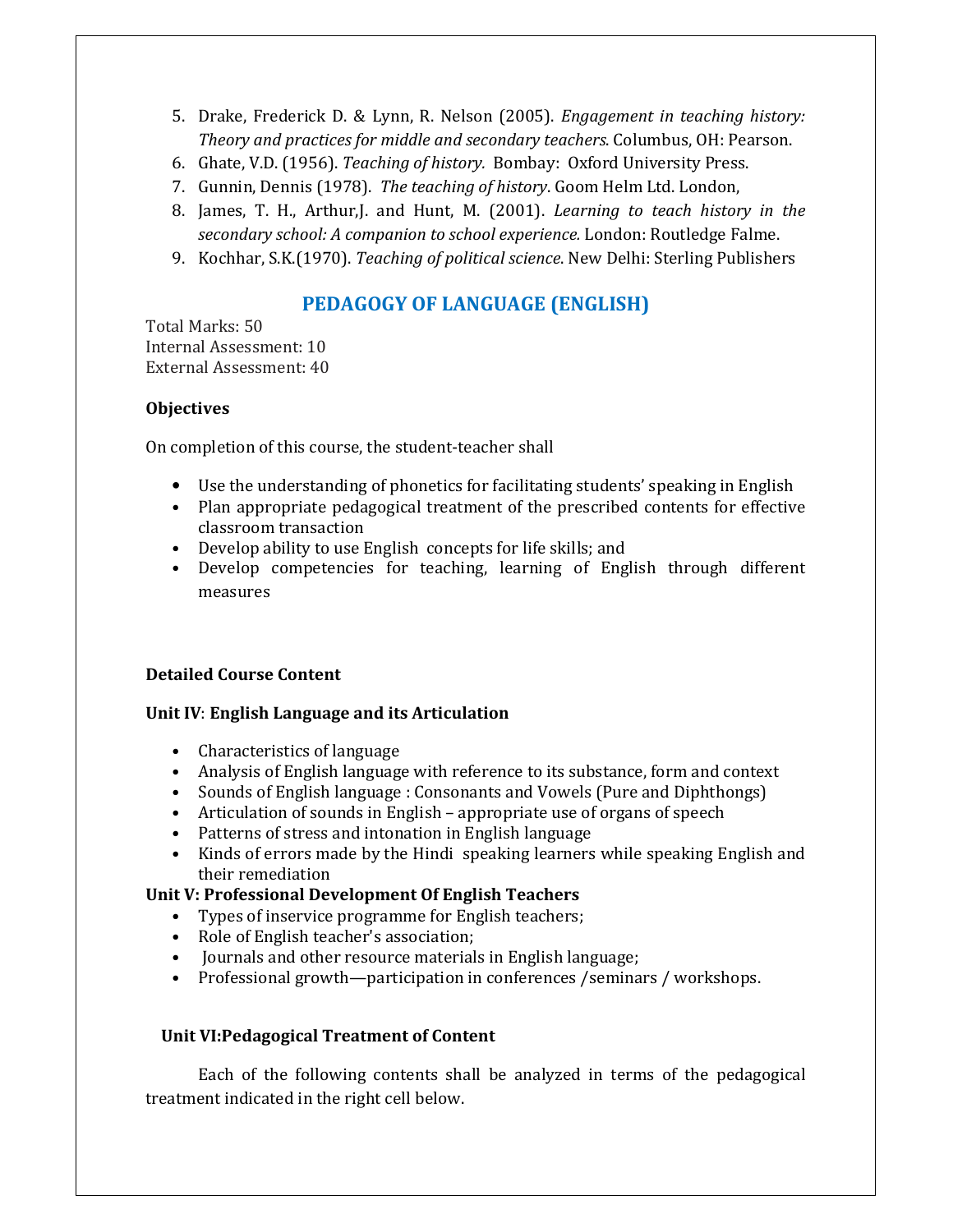| Content                                                                                                                                                                                                                                                                                                                           | <b>Aspects of Pedagogical treatment</b>                                                                                                                                                                                                                                                                                                                                                                                                                                                                                                                                        |
|-----------------------------------------------------------------------------------------------------------------------------------------------------------------------------------------------------------------------------------------------------------------------------------------------------------------------------------|--------------------------------------------------------------------------------------------------------------------------------------------------------------------------------------------------------------------------------------------------------------------------------------------------------------------------------------------------------------------------------------------------------------------------------------------------------------------------------------------------------------------------------------------------------------------------------|
| Any six topics (3 prose pieces and 3<br>poems) from the prescribed text for<br>Classes IX and X by JSEB, Jharkhand<br>Parts of Speech<br>٠<br>Time and Tense<br>Change of Voice<br>٠<br>Direct and Indirect speech<br>٠<br>Sentence Pattern<br>Translation and Composition (Writing)<br>٠<br>letter and essay, noting, reporting) | Identification of language items<br>п<br>(new vocabulary, expression and<br>grammar components)<br>Identification of scope<br>in<br>the<br>be<br>presented<br>for<br>content to<br>facilitating learning of language<br>skills<br>Specification of learning objectives<br>Selection of<br>methods<br>and<br>approaches / strategies<br>Preparation of teaching-learning<br>materials<br>Designing of learning activities<br>$\blacksquare$<br>Planning teacher and student<br>г<br>activities for effective interaction<br>Assessment strategies (focusing)<br>п<br>formative) |

#### Tasks & Assignments

Each student-teacher is required to submit assignments on **any one** of the following :

- Diagnosis of learner difficulty in speaking English and preparation of the remedial exercise
- Designing of pedagogical treatment for any topic from the prescribed text in terms of identification of language items (new vocabulary, expression and grammar components) and designing of learning activities

- 1. Bansal, R.K. (1971). An outline of general phonetics. Bombay : Oxford University Press
- 2. Bansal, R.K. and Harrisson, J.B. (1972). Spoken English for India. Madras : Orient Longman
- 3. Baruah, T.C. (1984). The English teachers handbook. New Delhi : Sterling Publishers
- 4. Billows, F.N. (1961). The techniques of language teaching. London : William Heffer and Sons.
- 5. Carrol, J.B. (1972). Systems and structures of english. London: Oxford University Press.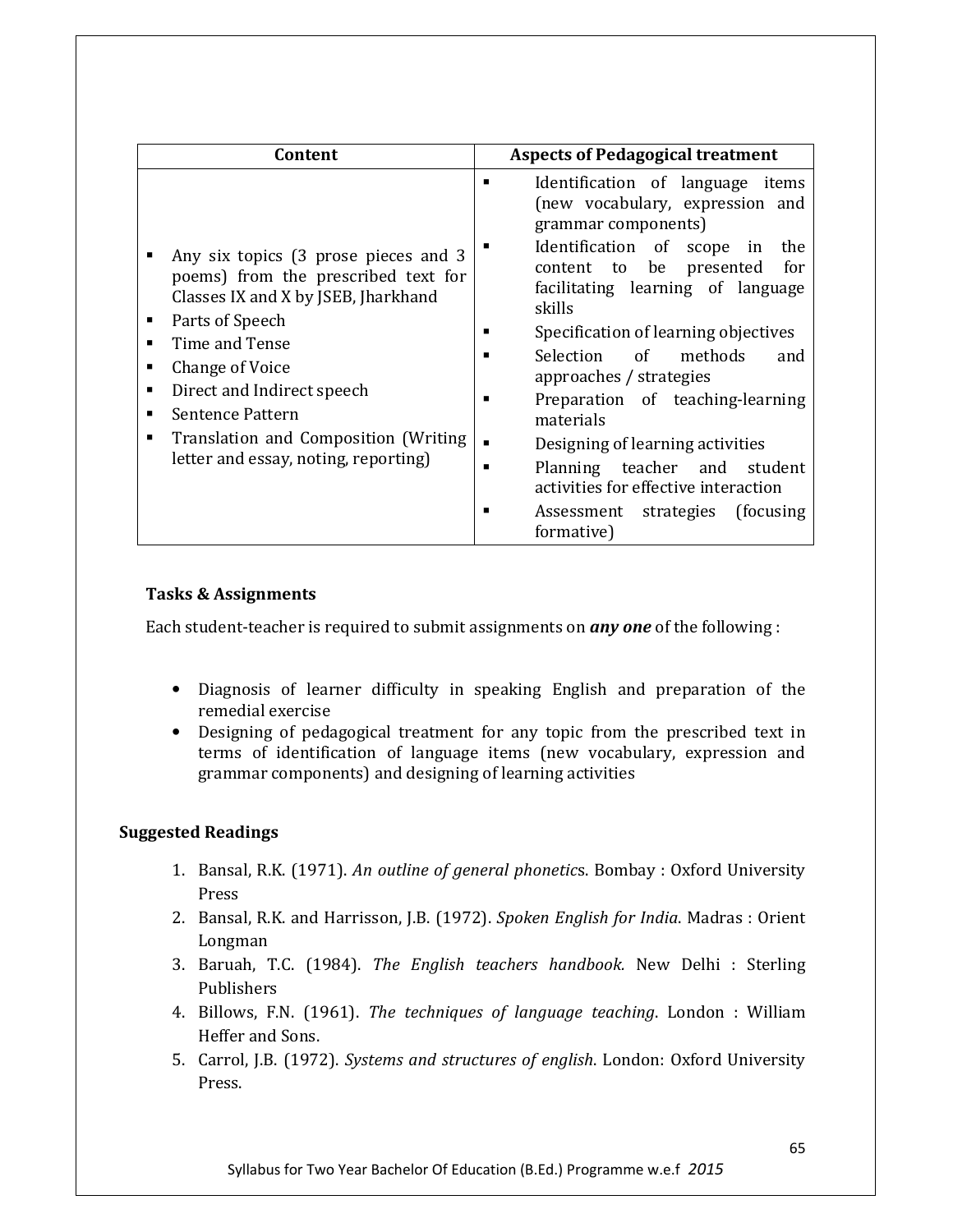- 6. Das, B.K. et al. (2009). An introduction to professional english and soft skills. New Delhi : Cambridge University Press
- 7. Dodson, C.J. (1963). The bilingual method. London : Pitman Publishing.
- 8. Frisby, A.W. (1970). Teaching english: notes and comments. London: ELBS.
- 9. Gokak, V.K. (1963). English in India: Its present and future. New Delhi: Asia Publishing House.
- 10. Harish David, P. (1969). Testing english as second language. New Jersy : McGraw Hill
- 11. Hornby, A.S. (1962). The teaching of structural words and sentence patterns. London: Oxford University Press.
- 12. Jones, Daniel (1967). An outline of english phonetics. London : William Heffer and Sons
- 13. Kohli, A.L. (1970). Techniques of teaching english. Jalandhar : Dhanpat Rai and Sons.
- 14. Krishna Swamy, N. and Sri Raman, T. (1994). English teaching in India. Madras : T.R. Publication.
- 15. Palmer, H.E. (1980). Grammar of spoken english. Cambridge: Heffer.
- 16. Prabhu, N.S. (1989). Second language pedagogy. New Delhi : Oxford University Press
- 17. Sachdeva, M.S. (1973). A new approach to teaching of english in India. Ludhiana : Prakash Brothers
- 18. Saraswati, V. (2004). English language teaching. New Delhi : Orient Longman
- 19. Sharma, A.K. (1985). Aspects of english language teaching in India. New Delhi : Bharat Book Depot.
- 20. Sinha, S.P. (1978). English in India. New Delhi : Janaki Prakashan
- 21. TESS India (2015). Key resources. The Open University U.K.( http//creativecommons.org/licences/ and http//www.tess-india.edu.in/)

#### PEDAGOGY OF LANGUAGE (HINDI)

Total Marks: 50 Internal Assessment: 10 External Assessment: 40

#### **Objectives**

On completion of this course, the student-teacher shall

- Use the understanding of phonetics for facilitating students' speaking in Hindi
- Plan appropriate pedagogical treatment of the prescribed contents for effective classroom transaction
- Develop ability to use Hindi concepts for life skills; and
- Develop competencies for teaching, learning of Hindi through different measures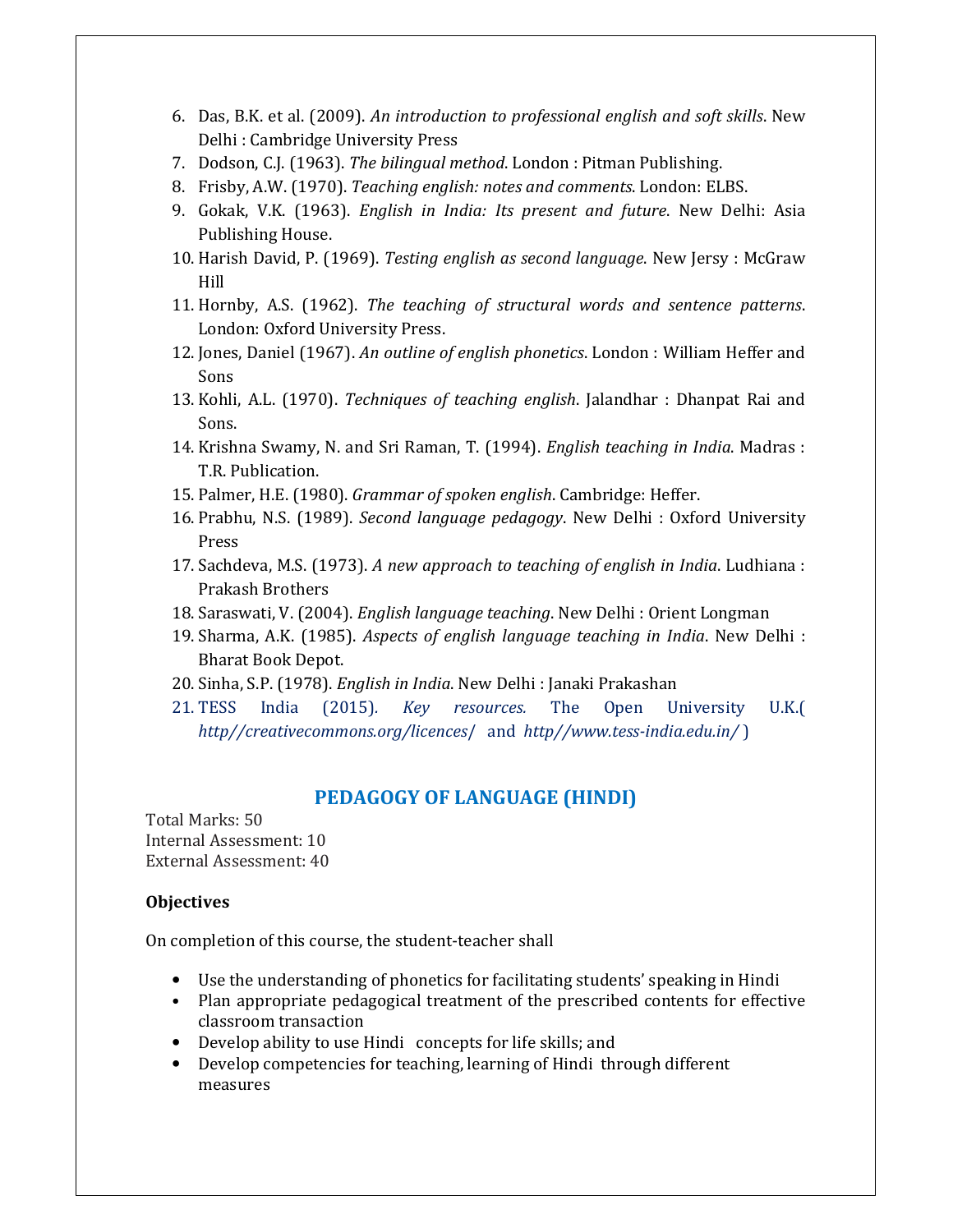#### Detailed Course Content

#### Unit IV: Hindi Language and its Articulation

- Characteristics of language
- Analysis of Hindi language with reference to its substance, form and context
- Sounds of Hindi language : Consonants and Vowels (Pure and Diphthongs)
- Articulation of sounds in Hindi appropriate use of organs of speech
- Patterns of stress and intonation in Hindi language

#### Unit V: Professional Development Of English Teachers

- Types of inservice programme for Hindi teachers;
- Role of Hindi teacher's association;
- Journals and other resource materials in Hindi language;
- Professional growth—participation in conferences /seminars / workshops.

#### Unit VI:Pedagogical Treatment of Content

Each of the following contents shall be analyzed in terms of the pedagogical treatment indicated in the right cell below.

| Content                                                                                                                                                                                                                                                                                                                                       | <b>Aspects of Pedagogical treatment</b>                                                                                                                                                                                                                                                                                                                                                                                                                                                                                                                            |
|-----------------------------------------------------------------------------------------------------------------------------------------------------------------------------------------------------------------------------------------------------------------------------------------------------------------------------------------------|--------------------------------------------------------------------------------------------------------------------------------------------------------------------------------------------------------------------------------------------------------------------------------------------------------------------------------------------------------------------------------------------------------------------------------------------------------------------------------------------------------------------------------------------------------------------|
| Any six topics (3 prose pieces and 3<br>poems) from the prescribed text for<br>Classes IX and X by JSEB, Jharkhand<br>Parts of Speech<br>٠<br>Time and Tense<br>▪<br>Change of Voice<br>п<br>Direct and Indirect speech<br>п<br><b>Sentence Pattern</b><br>Translation and Composition (Writing)<br>■<br>letter and essay, noting, reporting) | Identification of language items<br>п<br>(new vocabulary, expression and<br>grammar components)<br>Identification of scope<br>in<br>the<br>be<br>content to<br>presented<br>for<br>facilitating learning of language<br>skills<br>Specification of learning objectives<br>Selection of<br>methods<br>and<br>approaches / strategies<br>Preparation of teaching-learning<br>п<br>materials<br>Designing of learning activities<br>٠<br>Planning teacher and<br>student<br>activities for effective interaction<br>Assessment strategies<br>(focusing)<br>formative) |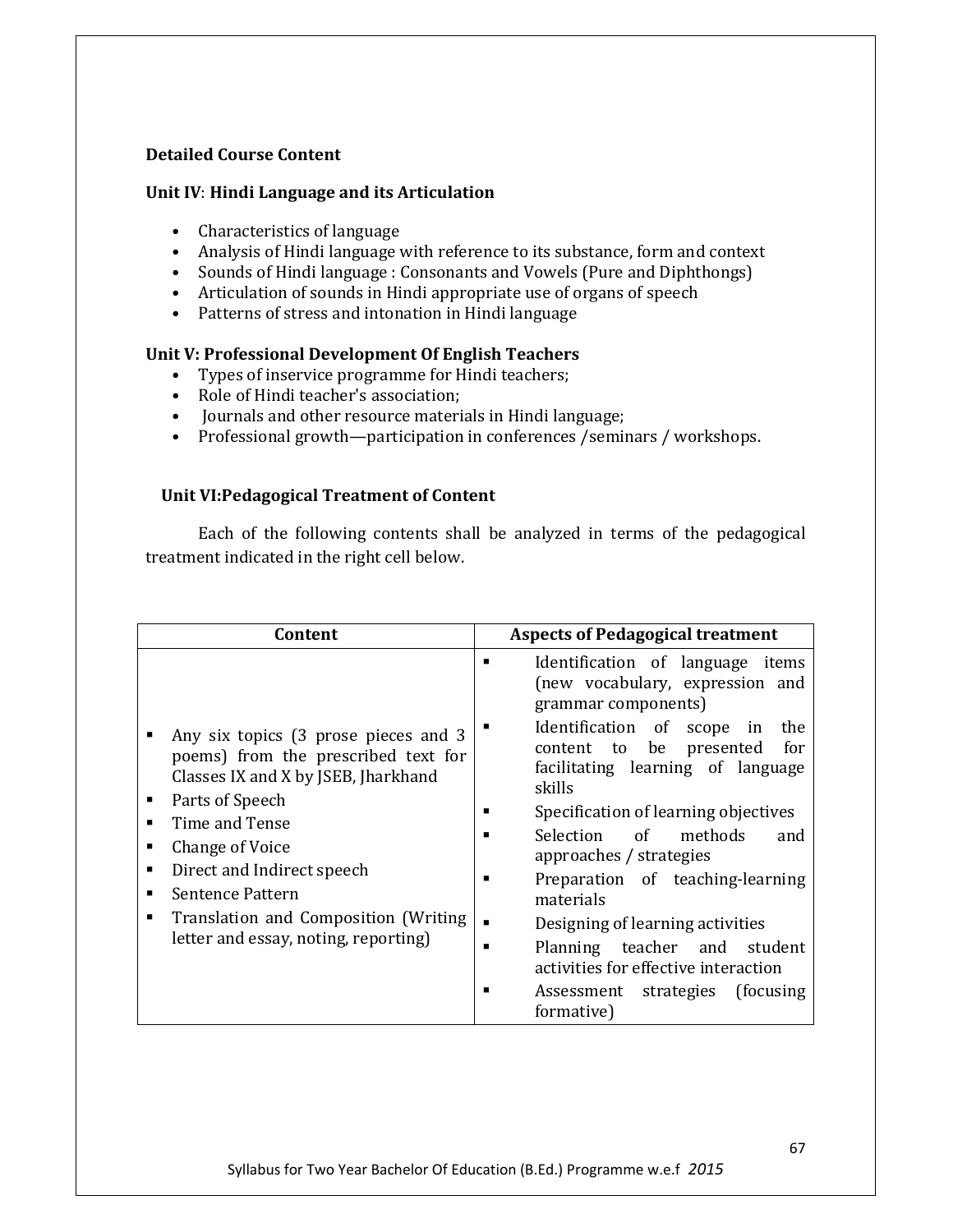#### Tasks & Assignments

Each student-teacher is required to submit assignments on **any one** of the following :

- Diagnosis of learner difficulty in speaking Hindi and preparation of the remedial exercise
- Designing of pedagogical treatment for any topic from the prescribed text in terms of identification of language items (new vocabulary, expression and grammar components) and designing of learning activities

#### Suggested Readings

- 1. Pandey, R.S. (1992) Hindi Shikshan, Vinod Pustak Mandir, Agra
- 2. Singh, Niranjan Kumar (1983) Madhyamik Vidyalayon Mein Hindi Shikshan, Rajasthan Hindi Granth Academy, Jaipur.
- 3. Singh, Savitri (1992) Hindi Shikshan, R. Lall Book Depot, Meerut
- 4. Shukla, Bhagwati Charan (1974) Hindi Ucharan Aur Vartani, Aryan Book Depot, New Delhi
- 5. Sukhia, K.K. (1988) :Hindi Dhwanian Aur Unka Shikshan , Rannaryan Lal, Allahabad

#### PEDAGOGY OF LANGUAGE (URDU)

Total Marks: 50 Internal Assessment: 10 External Assessment: 40 **Objectives** 

On completion of this course, the student-teacher shall

- Use the understanding of phonetics for facilitating students' speaking in Urdu
- Plan appropriate pedagogical treatment of the prescribed contents for effective classroom transaction
- Develop ability to use Urdu concepts for life skills; and
- Develop competencies for teaching, learning of Urdu through different measures

#### Unit IV: Urdu Language and its Articulation

- Characteristics of language
- Analysis of Urdu language with reference to its substance, form and context
- Sounds of Urdu language : Consonants and Vowels (Pure and Diphthongs)
- Articulation of sounds in Urdu appropriate use of organs of speech
- Patterns of stress and intonation in Urdu language

#### Unit V: Professional Development Of Urdu Teachers

- Types of inservice programme for Urdu teachers;
- Role of Urdu teacher's association;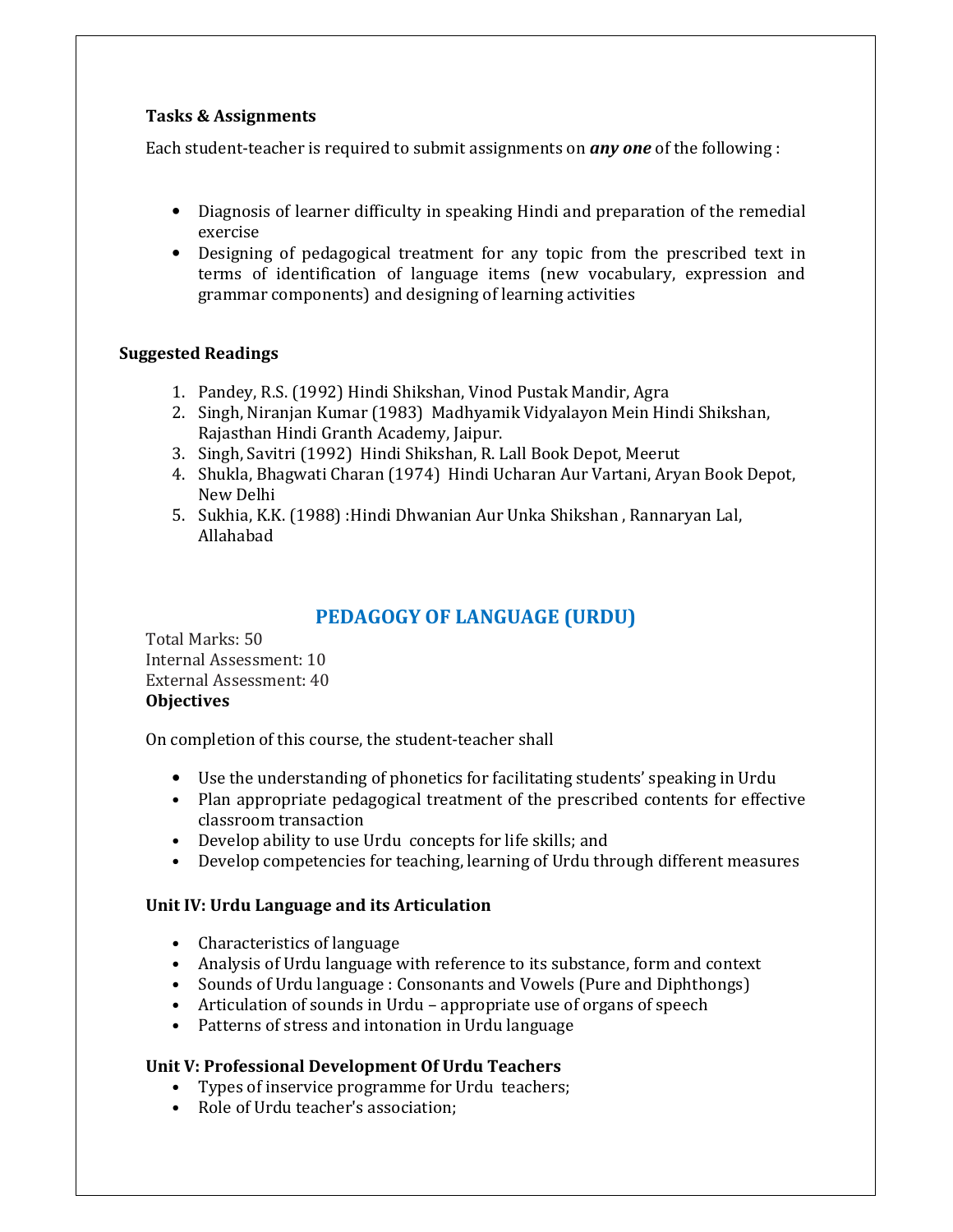- Journals and other resource materials in Urdu language;
- Professional growth—participation in conferences /seminars / workshops.

#### Unit VI:Pedagogical Treatment of Content

Each of the following contents shall be analyzed in terms of the pedagogical treatment indicated in the right cell below.

| Content                                                                                                                                                                                                                                                                                                                               | <b>Aspects of Pedagogical treatment</b>                                                                                                                                                                                                                                                                                                                                                                                                                                                                                                                        |
|---------------------------------------------------------------------------------------------------------------------------------------------------------------------------------------------------------------------------------------------------------------------------------------------------------------------------------------|----------------------------------------------------------------------------------------------------------------------------------------------------------------------------------------------------------------------------------------------------------------------------------------------------------------------------------------------------------------------------------------------------------------------------------------------------------------------------------------------------------------------------------------------------------------|
| Any six topics (3 prose pieces and 3<br>poems) from the prescribed text for<br>Classes IX and X by JSEB, Jharkhand<br>Parts of Speech<br>Time and Tense<br>■<br>Change of Voice<br>٠<br>Direct and Indirect speech<br>٠<br>Sentence Pattern<br>٠<br>Translation and Composition (Writing<br>■<br>letter and essay, noting, reporting) | Identification of language items<br>п<br>(new vocabulary, expression and<br>grammar components)<br>Identification of scope<br>in<br>the<br>for<br>content to<br>be<br>presented<br>facilitating learning of language<br>skills<br>Specification of learning objectives<br>Selection of<br>methods<br>and<br>п<br>approaches / strategies<br>Preparation of teaching-learning<br>п<br>materials<br>Designing of learning activities<br>Planning teacher and<br>student<br>activities for effective interaction<br>Assessment strategies (focusing<br>formative) |

#### Tasks & Assignments

Each student-teacher is required to submit assignments on *any one* of the following :

- Diagnosis of learner difficulty in speaking Urdu and preparation of the remedial exercise
- Designing of pedagogical treatment for any topic from the prescribed text in terms of identification of language items (new vocabulary, expression and grammar components) and designing of learning activities

- 1. Ansari Akhtar(1970) Ghazal Aur Ghazal ki Taleem, New Delhi. Taraqqi-e-Urdu Board.
- 2. Ansari Akhtar Ghazal Aur Dars-Ghazal. Aligarh, Anjuman Taraqqi-e-Urdu.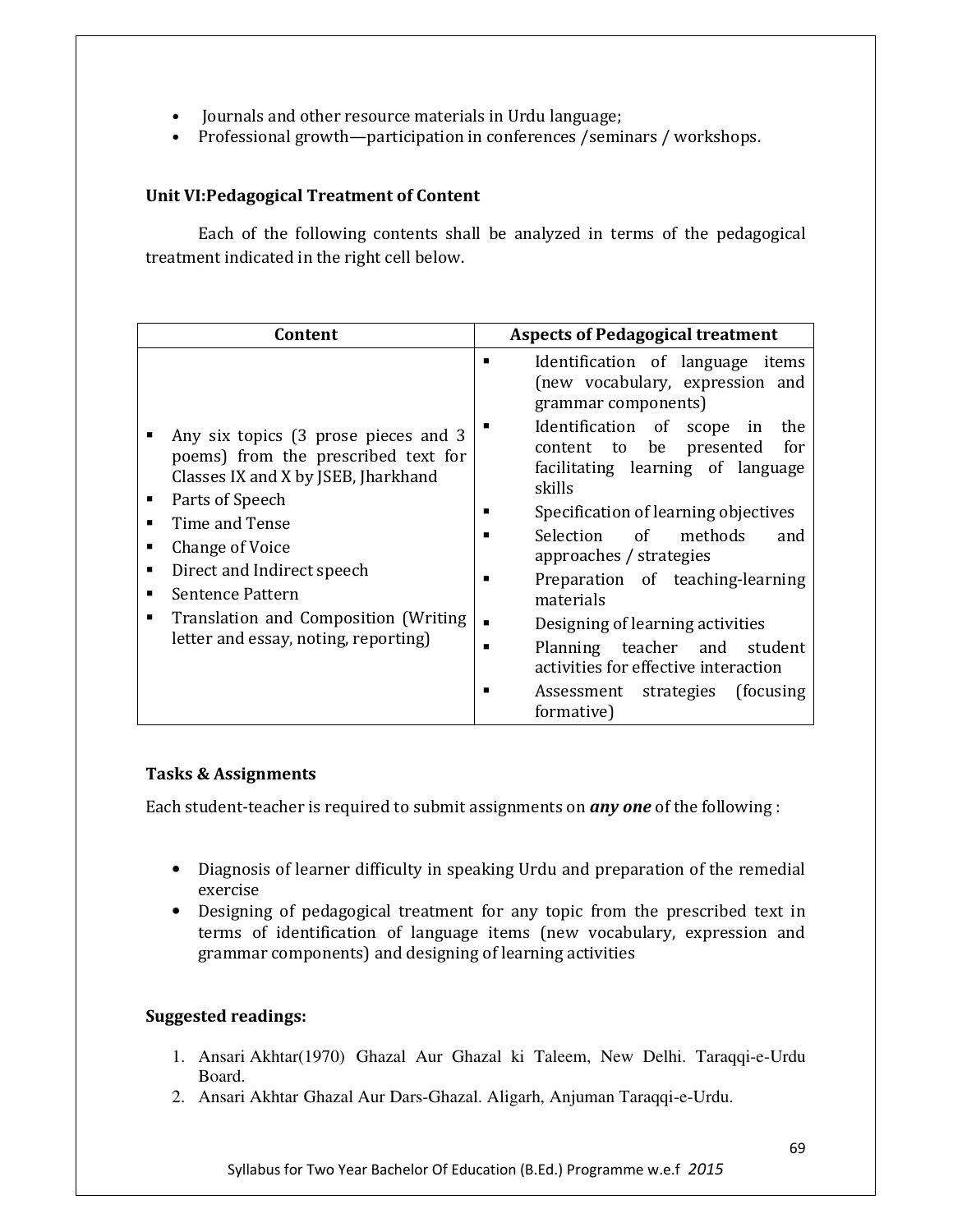- 3. Ansari Akhtar(1950) Studies in Language and Language Teaching, Aligarh, Friends Book House.
- 4. Faramo. Saleem(1953) Urdu Zaban Aur Uski Taleem, Lahore, Pakistan Book Store.
- 5. Gray, C.W(1965) Teaching of Reading & Writing, Paris, UNESCO Teaching the mother Tongue in Secondary School, London, Longmans.
- 6. Husain, Aijaz (1975) Mukhtasar Tareekh-e-Urdu, Urdu Kitab Ghar.
- 7. Husain, Sajid (1993) Urdu Aur Uske Tadreesi Tariqe, Karachi, Rabbar Publishers.
- 8. Khan, R.H (1974) Urdu Imla, Delhi National Academy, Taraqqi-e-Urdu Board.
- 9. Ryburn, W.M (1950) Suggestions for the Teaching of Mother Tongue in India, London, Oxford University Press.
- 10. Saiyidain, K.G(1921) Usool-e-Allahabad, Hindustan Academy
- 11. Srivastava, R.P (1979) Teaching of Reading, Delhi Bahari Publishers.
- 12. Fatehpuri, Farman (1985) Tadrees-e-Urdu, Karachi, Maktaba Jamia
- 13. Moinuddin (1988) Urdu Zaban Ki Tadres, New Delhi Taraqqi Urdu Bureau.

#### PEDAGOGY OF LANGUAGE (SANSKRIT)

Total Marks: 50 Internal Assessment: 10 External Assessment: 40 **Objectives** 

On completion of this course, the student-teacher shall

- Use the understanding of phonetics for facilitating students' speaking in Sanskrit
- Plan appropriate pedagogical treatment of the prescribed contents for effective classroom transaction
- Develop ability to use Sanskrit concepts for life skills; and
- Develop competencies for teaching, learning of Sanskrit through different measures

#### Detailed Course Content

#### Unit IV: Sanskrit Language and its Articulation

- Characteristics of language
- Analysis of Sanskrit language with reference to its substance, form and context
- Sounds of Sanskrit language : Consonants and Vowels (Pure and Diphthongs)
- Articulation of sounds in Sanskrit appropriate use of organs of speech
- Patterns of stress and intonation in Sanskrit language

#### Unit V: Professional Development Of Sanskrit Teachers

- Types of inservice programme for Sanskrit teachers;
- Role of Sanskrit teacher's association;
- Journals and other resource materials in Sanskrit language;
- Professional growth—participation in conferences /seminars / workshops.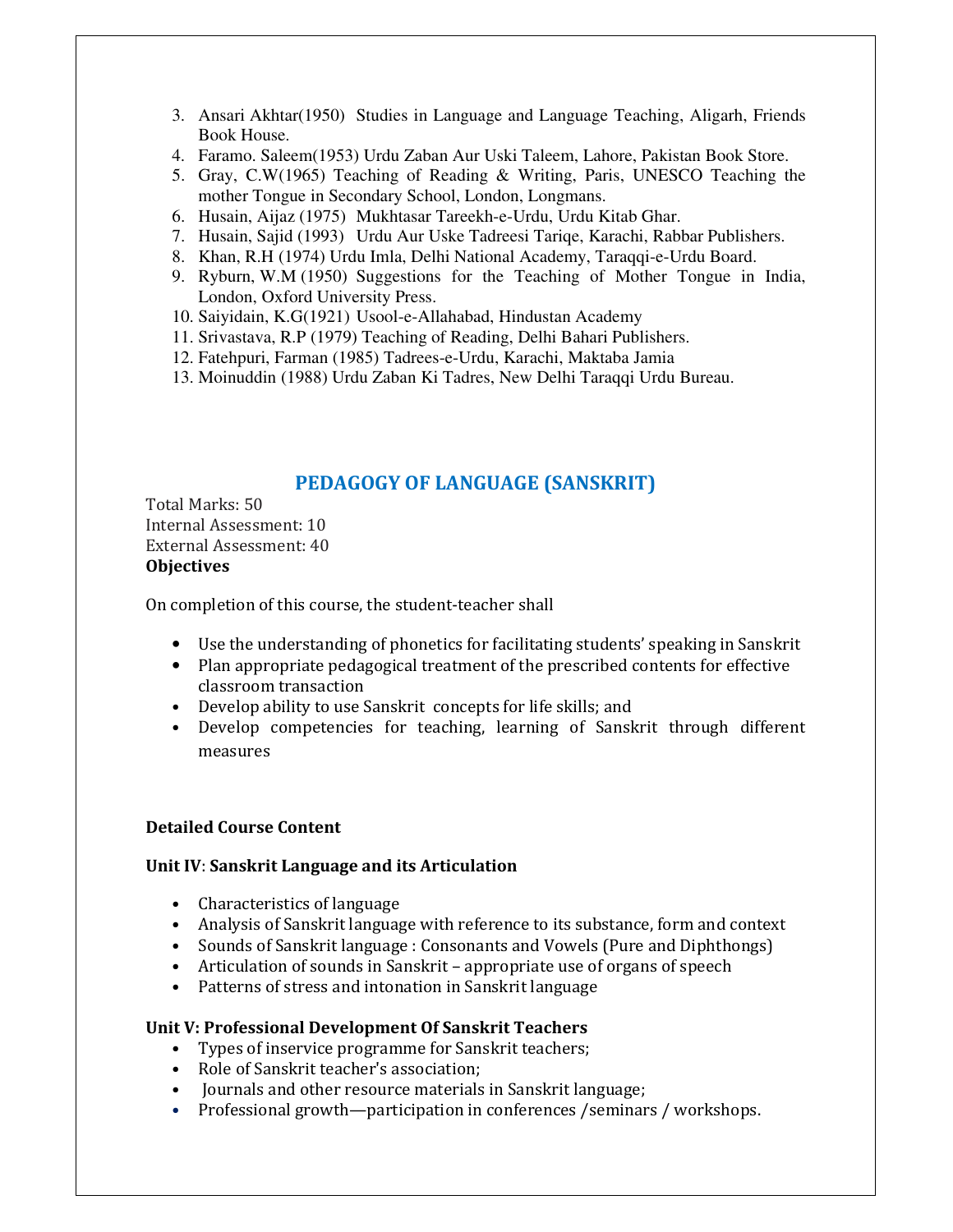#### Unit VI:Pedagogical Treatment of Content

Each of the following contents shall be analyzed in terms of the pedagogical treatment indicated in the right cell below.

| Content                                                                                                                                                                                                                                                                                                                           | <b>Aspects of Pedagogical treatment</b>                                                                                                                                                                                                                                                                                                                                                                                                                                                                                                                                           |
|-----------------------------------------------------------------------------------------------------------------------------------------------------------------------------------------------------------------------------------------------------------------------------------------------------------------------------------|-----------------------------------------------------------------------------------------------------------------------------------------------------------------------------------------------------------------------------------------------------------------------------------------------------------------------------------------------------------------------------------------------------------------------------------------------------------------------------------------------------------------------------------------------------------------------------------|
| Any six topics (3 prose pieces and 3<br>poems) from the prescribed text for<br>Classes IX and X by JSEB, Jharkhand<br>Parts of Speech<br>٠<br>Time and Tense<br>Change of Voice<br>٠<br>Direct and Indirect speech<br>٠<br>Sentence Pattern<br>Translation and Composition (Writing)<br>■<br>letter and essay, noting, reporting) | Identification of language items<br>■<br>(new vocabulary, expression and<br>grammar components)<br>Identification of scope<br>the<br>in<br>be<br>presented<br>for<br>content to<br>facilitating learning of language<br>skills<br>Specification of learning objectives<br>Selection of<br>methods<br>and<br>approaches / strategies<br>Preparation of teaching-learning<br>▪<br>materials<br>Designing of learning activities<br>$\blacksquare$<br>Planning teacher and<br>student<br>activities for effective interaction<br>Assessment strategies (focusing)<br>■<br>formative) |

#### Tasks & Assignments

Each student-teacher is required to submit assignments on *any one* of the following :

- Preparation of 5 Lesson Plans on the topics from the prescribed text following 5E and ICON Model (at least two plans in each model)
- Preparation of a blue print on any topic from the prescribed text and development of test items in conformity with the blue print
- Diagnosis of learner difficulty in speaking Sanskrit and preparation of the remedial exercise
- Designing of pedagogical treatment for any topic from the prescribed text in terms of identification of language items (new vocabulary, expression and grammar components) and designing of learning activities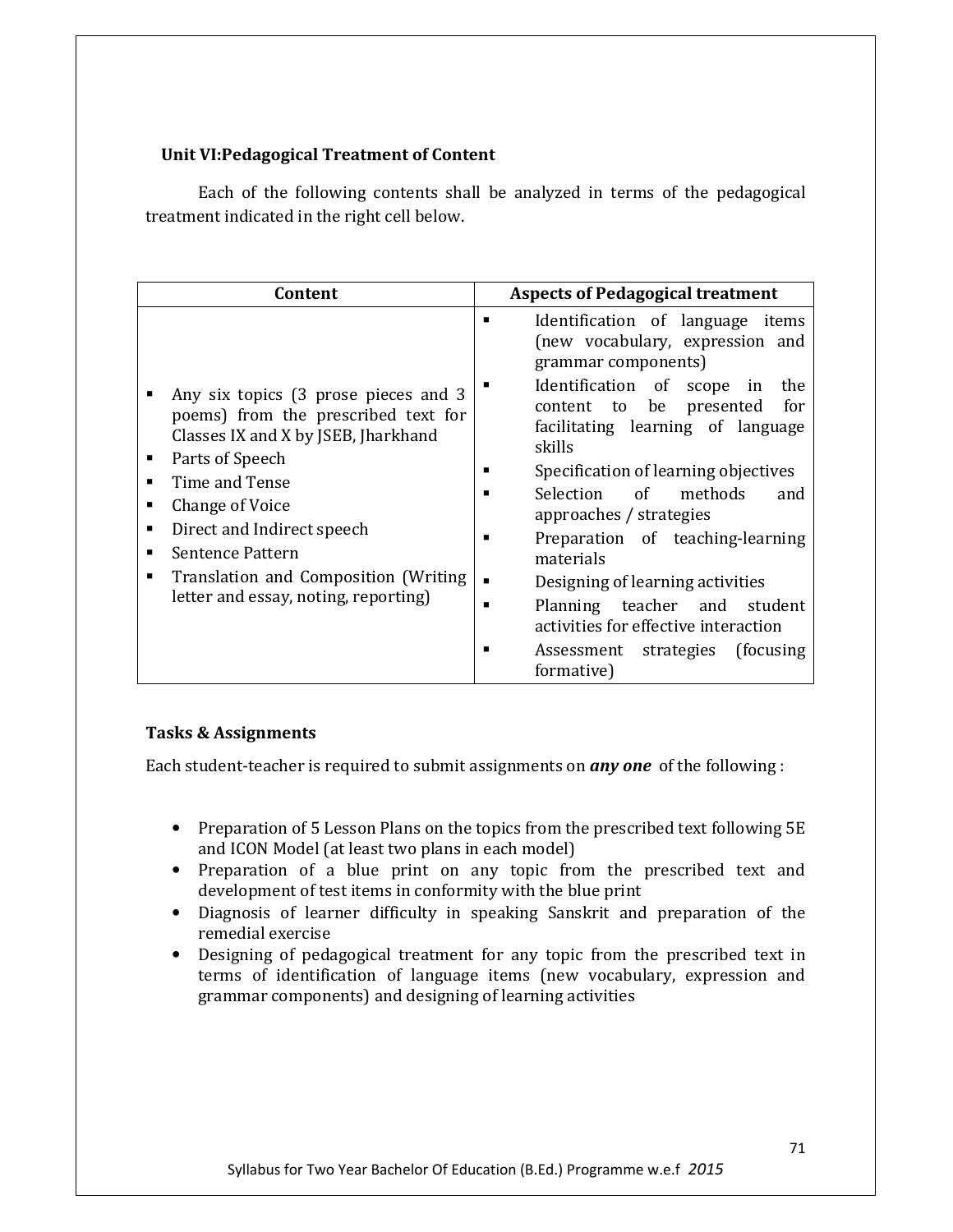#### Suggested Readings

- 1. Apte, D. G. and Dongre, P. K.: Teaching of Sanskrit in Secondary School, Acharya Book Depot, Baroda, 1980.
- 2. Bokil, V. P. and Parasnik, N. K.: A New Approach to Sanskrit, Loka Sangraha Press,Poona.
- 3. Chaturvedi, R. S.: Sanskrit Shikshan Padhati.
- 4. Govt. of India: Report of Sanskrit Commission.
- 5. Joyce, B. & Weil, M: Models of Teaching. Prentice Hall Inc., New Jersey, 1979.
- 6. Pal, H.R and Pal, R.: Curriculum Yesterday, Today and Tomorrow. Kshipra, New Delhi, 2006

#### COURSE IX: ASSESSMENT FOR LEARNING

Total Marks: 100 Internal Assessment: 20 External Assessment: 80

#### **Objectives**

On completion of this course, the student- teacher shall

- State the nature, purpose and types of educational assessment and evaluation.
- Develop and use different types of tools and techniques for continuous and comprehensive assessment of learning in the school situation.
- Explain the importance of assessment for learning and its processes for enhancing the quality of learning and teaching
- Analyze the trends and issues in learning and learner assessment.
- Analyze and interpret results of the assessment using rudimentary statistical methods.

#### Detailed Course Content

#### Unit I: Assessment, Evaluation and Learning

- Assessment and Evaluation: Meaning, ; purpose of assessment (improving learning and teaching); purpose of evaluation (placement, diagnosis, promotion, certification, providing feedback); Interrelationship between assessment and evaluation
- Classification of Assessment based on: Purpose (Placement, Formative, Diagnostic,and Summative), Scope (Teacher-made, Standardized), Attributes Measured (Achievement, Attitude, Aptitude etc.), Nature of Information gathered (Qualitative, Quantitative), Mode of Response (Oral, Written and Performance), Nature of Interpretation (Norm-referenced and Criterion-referenced), and the Context (Internal, External).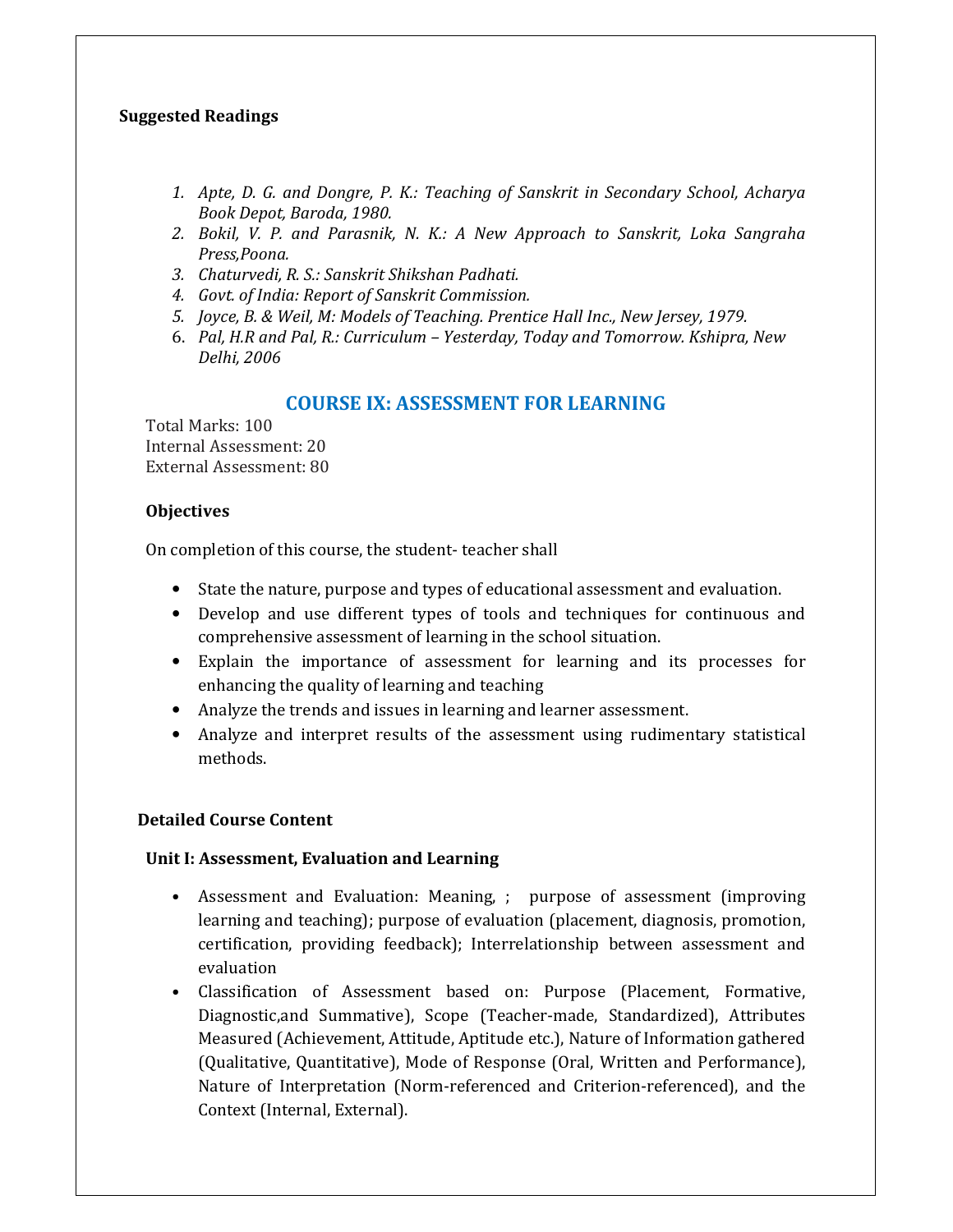#### The terms to be explained in brief with suitable examples.

- Continuous and Comprehensive Assessment: Meaning, Importance and Scope; Learning and Assessment: Assessment of Learning, Assessment for Learning, and Assessment as Learning; CCA vs CCE
- Assessment of Learning: Assessment at the end of learning experience; Processes of assessment of learning – testing, measurement, and non-testing methods of assessment – observation, interview, FGD

#### Unit II: Assessment for Learning

- Meaning, Importance and Purpose; Nature formative, continuous with learning, comprehensive (assessing all aspects of learning-cognitive, affective and psychomotor), culturally responsive (elements from the local culture of the learners are extensively used in the assessment); relevance for CCA
- Tools and Techniques: Wide range of formal(testing, observation schedules, video recordings etc.) and informal methods (participant observation, talking, taking notes, interviewing, engaging in activities etc.); use of testing (achievement tests of different forms, diagnostic tests, proficiency testes etc.) and non-testing (analysis of verbal and non-verbal activities, reflective journals, projects, portfolio etc.)tools; use of multiple methods and tools (situation specific combinations)
- Self and Peer-assessment techniques, Observation, Portfolio, interview, focused group discussion, rubrics

#### (Their description with examples and the context in which they are used)

Provision of feedback for students and parents- need and modes, for teachers (for timely improvement of teaching-learning process); Role of community in CCA

#### Unit III: Construction of test and Its Use

- Steps: Planning , Preparing, Trying-out and Evaluation;
- Planning the test: Development of table of specifications (blueprint)
- Preparing the test: principles of preparing test items- objective based items-Extended and Restricted response types, Objective type items (free response typeshort answer and completion; fixed response type-matching, forced/alternate choice, multiple choice); Assembling and editing the items
- Characteristics of a good test : Reliability, Validity, Usability (discussion on concept and use)
- Administration of the test and analysis of students' performance; Preparation of report and its use in enhancing learning.

#### Unit IV: Issues in Assessment and Policy Provisions

• Current practices: Over-emphasis on Summative Assessment (Periodic and common/high-end examinations) and marking; competitive examination- its adverse effects on learners, education system and society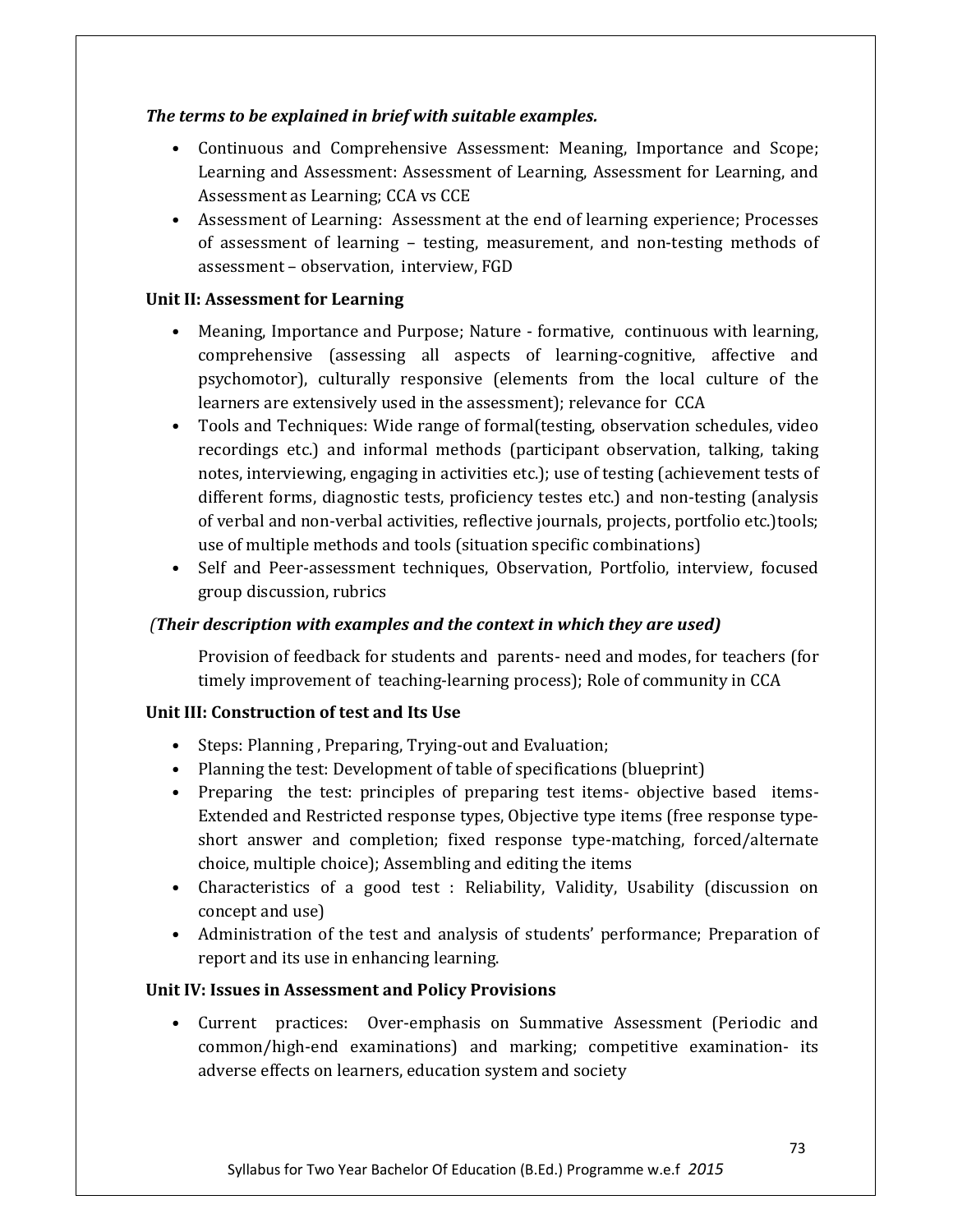- Issues and Problems : Marking vs. Grading, objectivity vs. subjectivity, Closeended vs. Open-ended test items, relative neglect of non-cognitive aspects, nonuse of diverse methods and tools for assessing diverse learners
- Policy perspectives: Recommendations of NPE 1986/92, NCF 2005, RCFCE Act 2009; Non-detention policy and its implications for assessment and quality of learning
- Emerging practices in assessment online assessment, participatory assessment

#### Unit V: Elementary Statistics

- Measures of Central Tendency : Mean, Median, Mode- their uses and limitations
- Measures of Variability : Range, Average Deviation, Quartile Deviation, Standard Deviation - their uses and limitations
- Correlation: Meaning and uses; Calculation of correlation coefficients by Rankdifference and Product moment method
- Characteristics of normal curve and its uses
- Standard Scores Z-Score, T-score and Percentile

#### Tasks and Assignments

Each student-teacher is required to submit assignments on *any two* of the following:

- Preparation of 50 objective-based items, at least 5 from each type of test items in any school subject.
- Construction of an achievement test on any topic (carrying 25 marks), its administration and interpretation of the results.
- Preparation of a plan for CCA activities for any class during an academic session.
- Case study of a participatory assessment programme
- Appraisal of current CCA practices in the secondary schools.
- Analysis of examination marks obtained by the students in any subject in a class and preparation of a report for sharing.

- 1. Anderson, L.W. (2003). Classroom assessment: Enhancing the quality of teacher decision making. Mahwah, New Jersey: Lawrence Erlbaum Associates.
- 2. Burke, K. (2005). How to assess authentic learning (4th Ed.). Thousand Oaks, CA: Corwin.
- 3. Cooper,D. (2007). Talk about assessment: Strategies and tools to improve learning. Toronto,Ontario: Thomson Nelson.
- 4. Danielson, C. (2002). Enhancing student achievement: A framework for school improvement. Alexandria, VA: Association for Supervision and Curriculum Development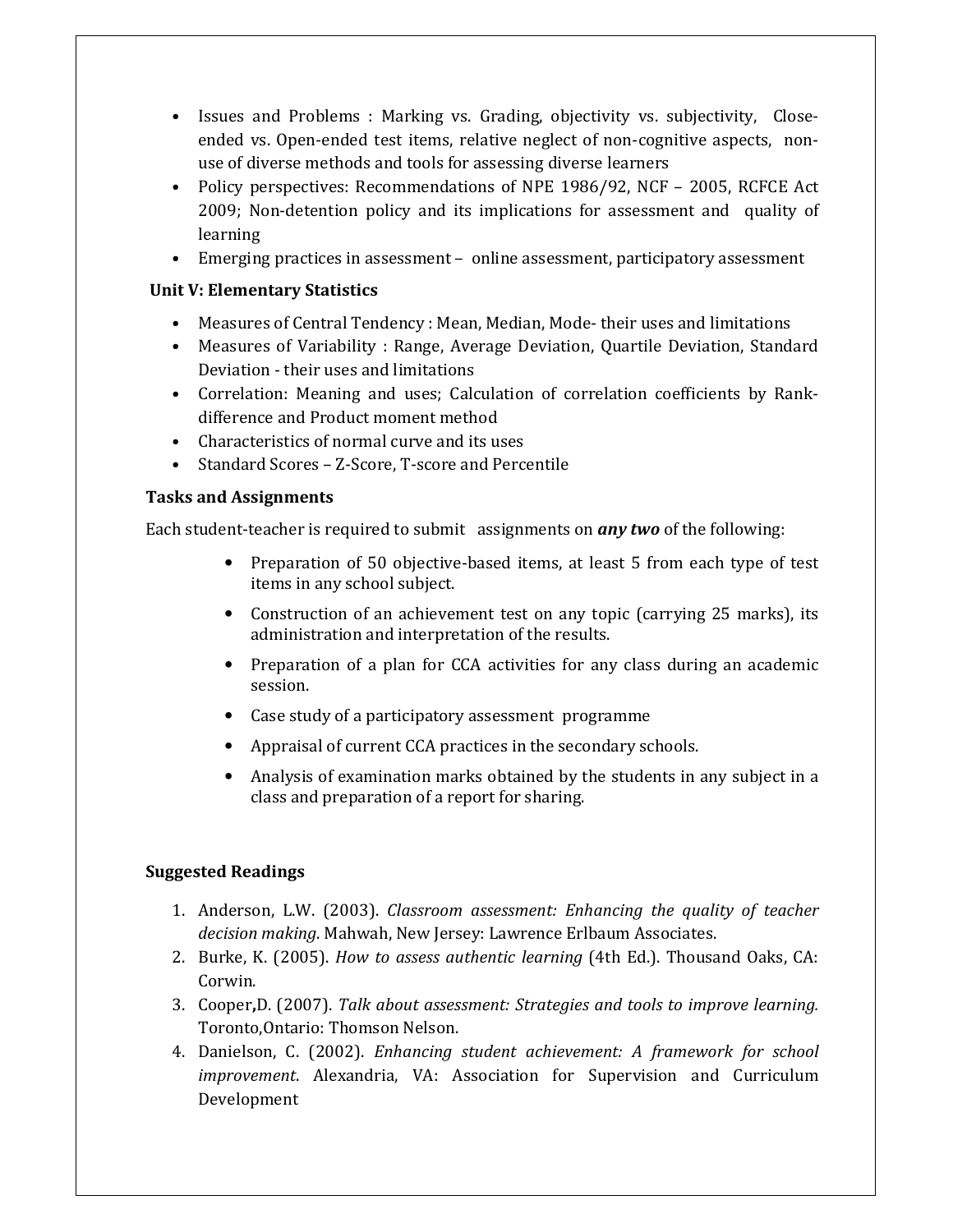- 5. Garrett, H.E. (1973). Statistics in psychology and education  $(6<sup>th</sup>$  ed.). Bombay: Vakils, Feffers & Simon.
- 6. Gronlund, N.E. & Linn, R.L. (2009). Measurement and assessment in teaching  $(10<sup>th</sup>)$ Edn). Upper Saddle River, NJ: Pearson Education, Inc.
- 7. Newman, F.M. (1996). Authentic achievement: Restructuring schools for intellectual quality. San Francisco, CA: Jossey-Bass.
- 8. Nitko, A.J. (2001). *Educational assessment of students* ( $3<sup>rd</sup>$  ed.). Upper Saddle River, NJ: Prentice Hall.
- 9. Popham, W.J. (1993). Modern educational measurement. Englewood Cliffs, N.J.: Prentice Hall.
- 10. Popham, W.J. (2010). Classroom assessment: What teachers need to know (6th ed.). New York: Prentice Hall.
- 11. Shepard, L.A.(2000). The role of assessment in learning culture. Educational Researcher, 4-14.
- 12. Stiggins, R. (2005). Student-involved classroom assessment. (4th ed). Columbus, Ohio: Merrill.

#### COURSE EPC 3: UNDERSTANDING THE SELF

Total Marks: 50

#### **Objectives**

On completion of this course, the student-teacher shall

- Explain that any Self is a human resource to exercise all the resources: cognitive, affective and psychomotor.
- Realize that the Self does not have independent existence but related to Nature, other selves and the 'Unknown' causing it and this great design of the Universe.
- Perform one's function to the possible extent as any part of the Nature is silently doing so; thereby developing self-actualization and self-esteem.
- Realize that one is responsible as a person and as a teacher for the integrated development of oneself and one's pupils: Physical, cognitive, social, emotional, aesthetic, moral, and spiritual developments.
- Realize the commonness and uniqueness prevalent in Nature and human nature and feel equality as the reality and contribute to the furtherance of evolution at mental level.

#### Detailed Course Content

#### Unit I:. Self Concept

- What is self:
- Dimensions of individual self, Maslow's Hierarchy of Needs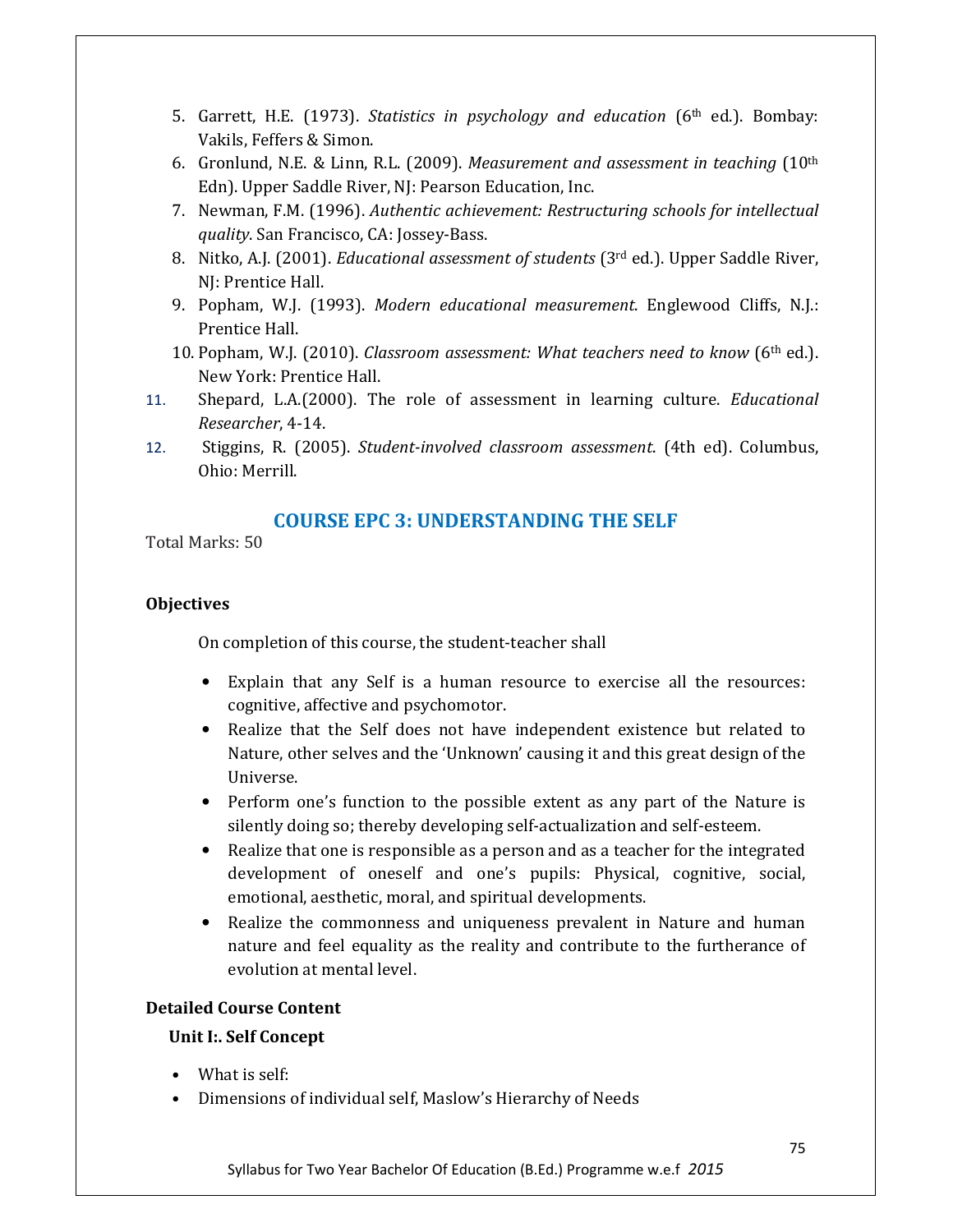- Self-identity and self-esteem
- Self acceptance: ability to see and recognize all aspects of one's own self without judgments - either positively or negatively, involves self-understanding - a realistic awareness of one's strengths and weaknesses.

(Activity: Critical Thinking Practices: Organization of brainstorming sessions to develop cognitive skills-independent thinking to promote critical thinking and creative thinking; decision making and problem solving with all their components

Purpose of this activity is to help student teachers in understanding their cognitive skills using their cognitive resources of their self)

#### Unit II: Development of Self-Actualization

- Self-awareness: Ability to see oneself objectively both strengths & weaknesses, living in the present moment, free of past conditioning & reactions, observing oneself as the first step to awareness, Self awareness as a necessary condition for effective living , a quality only human being possess.
- Self-motivation: Critical awareness about one's abilities and opportunities to develop independent thinking, critical thinking and creative thinking, decision making and problem solving
- Self-actualization: Meaning and strategies of development

(Activity: Encouraging Nature observation, inner observation, nature walks, and reading biographies of great people who contributed their might out of self-abnegation but not with self-centeredness and sharing personal experiences)

#### UnitIII:Development of Professional Identity

- Professional Identity of Teacher: Variations(gender, relational, cultural); implicit beliefs, stereotypes and prejudices resulting from variations
- Problems related to professional identity of a teacher: Lack of self-esteem, social status,
- Addressing problems related to professional identity

Activity: Self-critical awareness about one's abilities and assets in different contexts of professional life and limitations in terms of knowledge, attitudes, skills and values.

#### Tasks and Assignments

Each student-teacher is required to submit assignment on **any one** of the following:

- Identification and documentation of one's assets and limitations as well as one's opportunities and difficulties in the participated context.
- Documentation of the ways of dealing with conflicts in inter-personal relations at varied contexts.